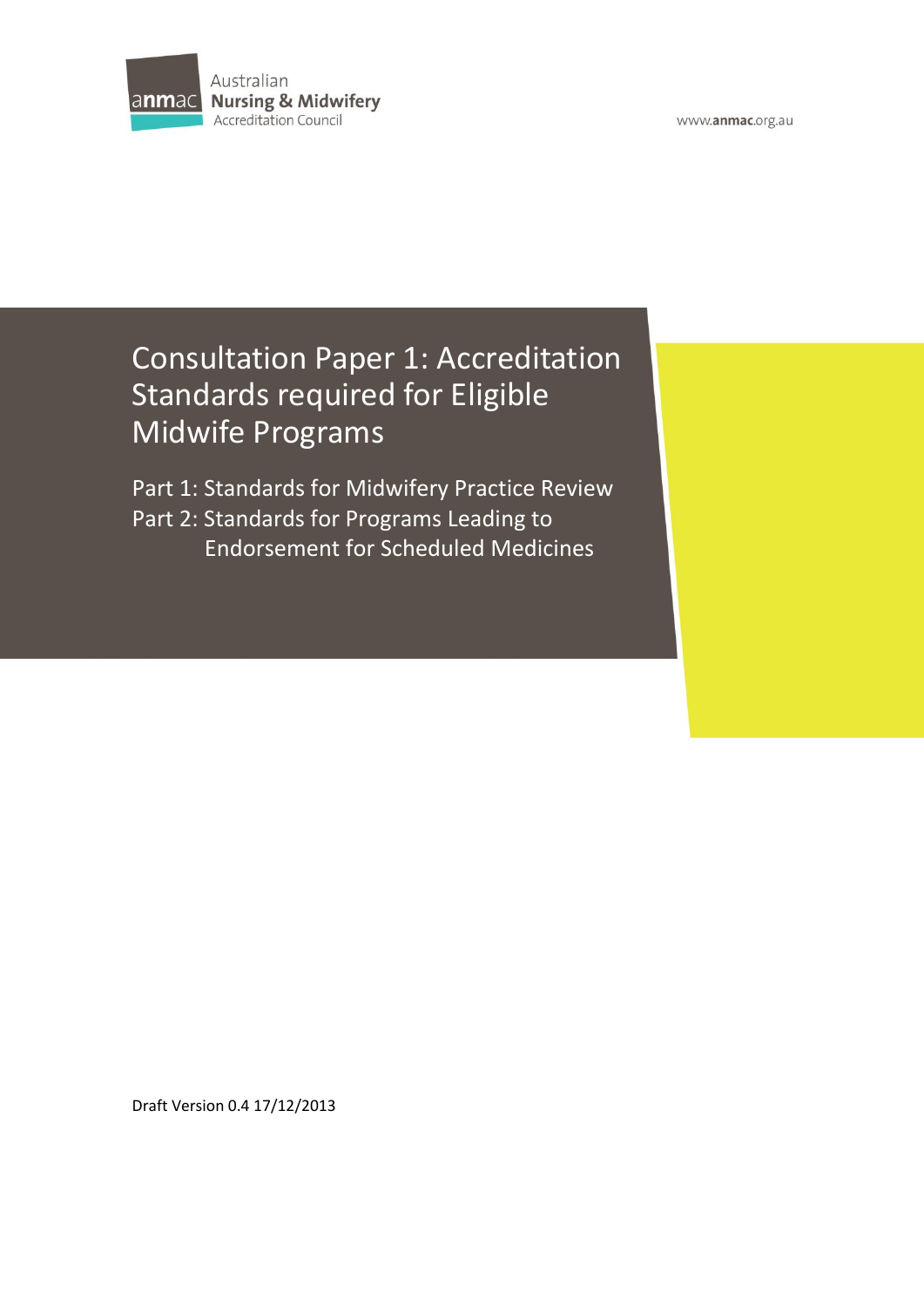# **Contents**

| <b>Introduction</b>                                                                  | 4  |
|--------------------------------------------------------------------------------------|----|
| Objectives of the review                                                             | 5  |
| Purpose of the consultation paper                                                    | 5  |
| Context of the review                                                                | 5  |
| <b>Expert Advisory Group</b>                                                         | 6  |
| <b>Consultation Process</b>                                                          | 7  |
| <b>Part 1: Midwifery Practice Review</b>                                             | 8  |
| <b>Professional Practice Review</b>                                                  | 8  |
| Title of the Standards                                                               | 8  |
| <b>Other Policy Impacts</b>                                                          | 8  |
| <b>Standards</b>                                                                     | 8  |
| <b>Standards Structure</b>                                                           | 8  |
| <b>Areas for Consideration</b>                                                       | 9  |
| <b>Standards for Midwifery Practice Review - First Draft</b>                         | 11 |
| Part 2: Standards for Programs Leading to Endorsement for Scheduled                  |    |
| <b>Medicines</b>                                                                     | 17 |
| What is an 'Eligible Midwife'?                                                       | 17 |
| What is required for an 'Eligible Midwife' notation?                                 | 17 |
| What is required for endorsement to prescribe scheduled medicines?                   | 18 |
| Prescribing Formulary for Eligible Midwives with a Scheduled Medicines Endorsement19 |    |
| <b>Current Status</b>                                                                | 19 |
| Projected Growth                                                                     | 19 |
| <b>Health Professional Prescribing</b>                                               | 20 |
| <b>NPS Competencies</b>                                                              | 21 |
| <b>Standards Structure</b>                                                           | 21 |
| Draft Standards                                                                      | 22 |
| <b>Areas for Consideration</b>                                                       | 22 |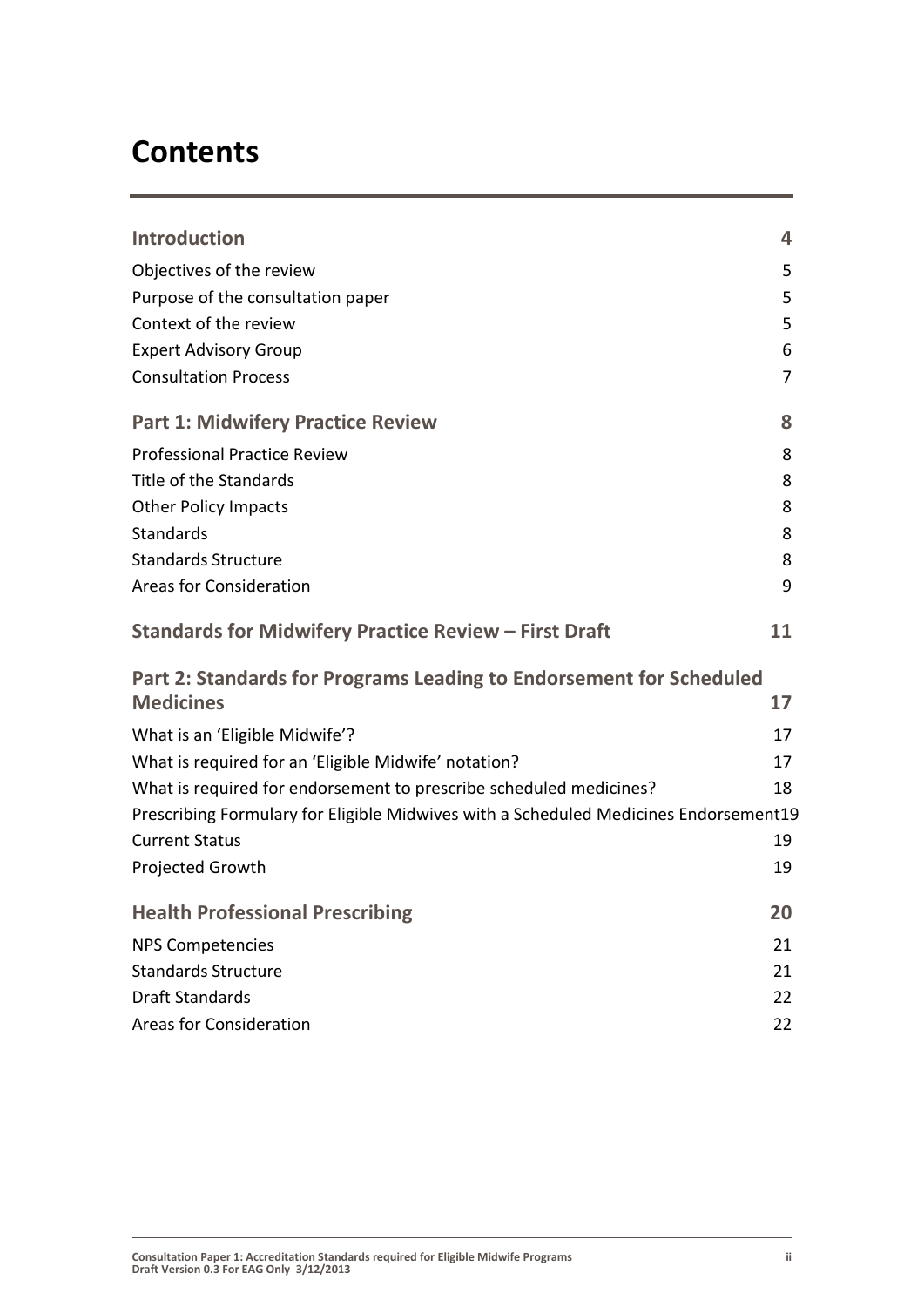| <b>Standards for Programs Leading to Endorsement for Scheduled</b><br><b>Medicines - First Draft</b> | 25 <sub>1</sub> |
|------------------------------------------------------------------------------------------------------|-----------------|
| <b>Terms and Acronyms</b>                                                                            | 37              |
| <b>Bibliography</b>                                                                                  | 38              |
| <b>Attachment 1: National Prescribing Competencies</b>                                               | 40              |
| <b>Attachment 2: Stakeholder List</b>                                                                | 42              |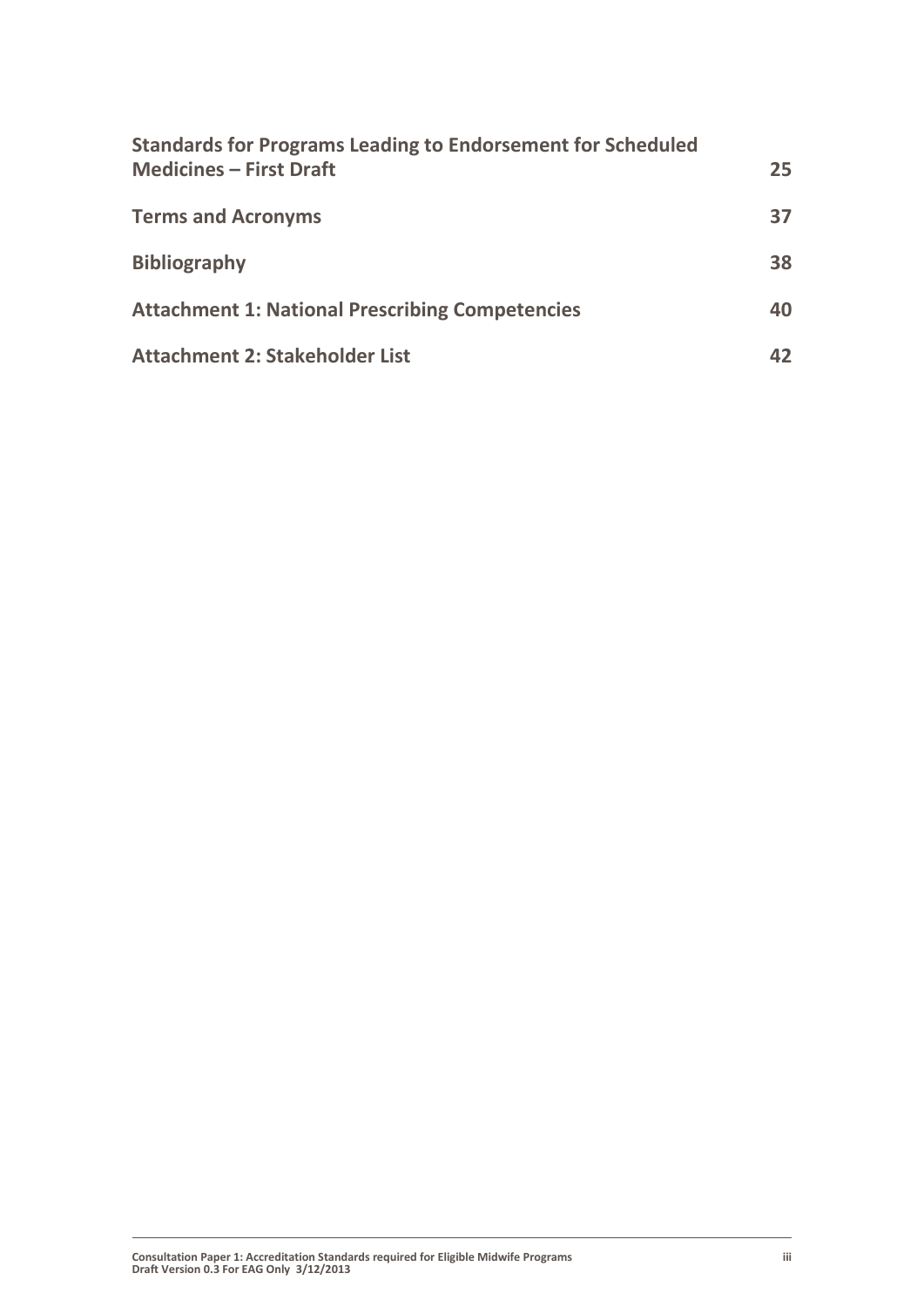# <span id="page-3-0"></span>**Introduction**

The Australian Nursing and Midwifery Accreditation Council (ANMAC) is responsible for ensuring programs leading to registration, enrolment or endorsement of nurses and midwives in Australia meet the current Nursing and Midwifery Board of Australia (NMBA) approved Standards and Criteria for accreditation. The standards and their criteria provide specific indicators for measuring whether a program fulfils the defined requirements. ANMAC is required to ensure that the standards it uses are current and effective.

The accreditation standards and criteria used to assess and accredit the programs of study required for an eligible midwife's endorsement to prescribe scheduled medicines are found in the NMBA's *Guidelines for Education Requirements for Recognition as Eligible Midwives and Accreditation Standards for Programs of Study Leading to Endorsement for Scheduled Medicines for Eligible Midwives (Eligible Midwives' Scheduled Medicines Endorsement Program Accreditation Standards*). The aim of this review is to revise and update these standards. The review will also include the *Australian Nursing and Midwifery Accreditation Council Interim Standards for Accreditation of Professional Practice Review Programs*. These two sets of standards are entirely different: one for a curriculum based education program leading to an award and one for a professional peer review program. Consequently each is dealt with separately in this document:

- Part 1: Standards for Midwifery Practice Review
- Part 2: Standards for Programs Leading to Endorsement for Scheduled Medicines.

For the purpose of this document these two standards will be referred to collectively as the Standards.

It should also be noted that whilst both these programs are requirements for Eligible Midwives to gain endorsement neither programs are restricted to only Eligible Midwives.

Under the National Law ANMAC has the delegated responsibility for these standards and will synthesise and translate current evidence and feedback into refining and improving the Standards so as to continue to safeguard and promote the health, safety and wellbeing of those Australians requiring midwifery care.

The previous work in developing the current and interim standards is recognised and valued. The review of these accreditation standards seeks to build on this platform. The process undertaken by ANMAC for the successful review of the Registered Nurse Accreditation Standards (2012) and the current review of the Midwifery Accreditation Standards will provide the model for this review. Utilising this model will ensure previous learning benefits the current process and upholds consistency across all accreditation standards development.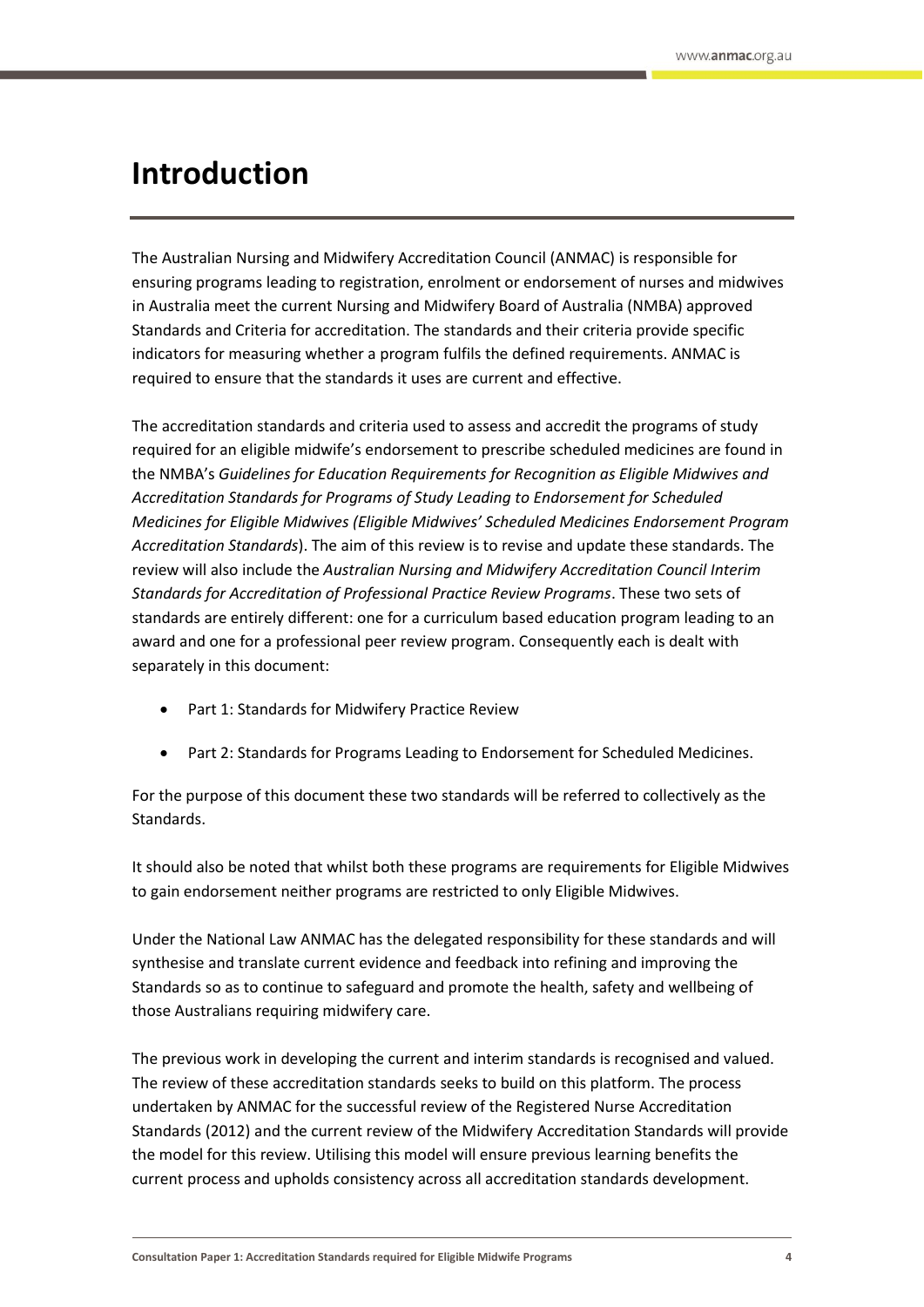Constructive and respectful engagement is ANMAC's hallmark for review and development of accreditation standards. Consequently, consultation across Australia will ensure stakeholders have opportunities for engagement with the review process. This consultation, as part of the review process will ensure the Standards are contemporary, comprehensive, clearly articulated and nationally consistent.

## <span id="page-4-0"></span>**Objectives of the review**

This review aims to achieve consensus on a revised set of Standards that are:

- Contemporary and aligned with emerging research, policy and relevant industry guidance
- Able to ensure midwives are suitably educated and qualified to practise in a competent and ethical manner
- Acceptable to the profession and relevant stakeholders
- Underpinned by the ANMAC protocol for accreditation standards
- Acceptable to the community in supporting safe, accessible, quality maternity care.

## <span id="page-4-1"></span>**Purpose of the consultation paper**

This Consultation Paper outlines the aim, objectives and context of the review. It describes the process of consultation and proposes a number of key areas for consideration by stakeholders.

For the review to be effective, it is essential that the critical input of organisations and individuals with an interest in the education of midwives and the practice of midwifery is optimised. This paper will be available to organisations and individuals who may have an interest in the Standards and who may wish to contribute in writing or via scheduled consultation forums.

This Consultation Paper also includes the first revised version of each of the new Standards for consideration and feedback. Questions are placed throughout the Consultation Paper to prompt discussion and feedback. How feedback is to be provided and incorporated is outlined below. The final published versions of the Standards will then be based on the best available evidence and consensus of experts and stakeholders in the relevant fields derived from this consultation and feedback process.

## <span id="page-4-2"></span>**Context of the review**

In 2010, ANMAC became the independent accrediting authority for nursing and midwifery programs of study and has responsibility for maintaining and developing the integrity of accreditation standards for professions under its mandate. In addition: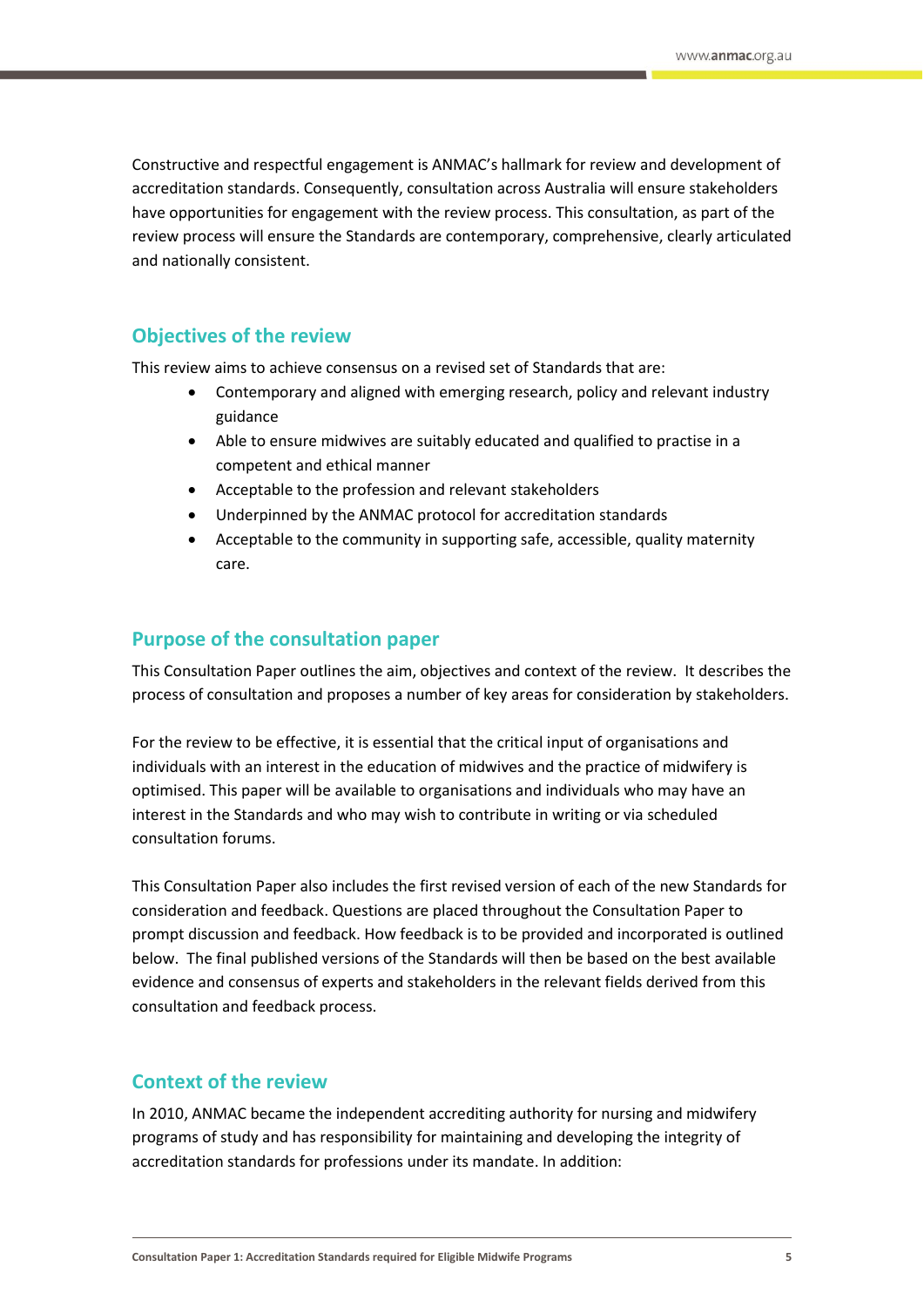In developing an accreditation standard for a health profession, an accreditation authority must undertake wide-ranging consultation about the content of the standard*. 1*

The robust process of reviewing and developing the Standards will require a number of iterative steps. Ultimately, it will be critical to assess whether the Standards are complete and sufficient to assure the NMBA and the community, that a graduate of a Program Leading to Endorsement for Scheduled Medicines is fit to be endorsed and that a participant of midwifery practice review is able to critically reflect on their clinical practice, develop appropriate professional development plans and demonstrate competence against the midwifery competency standards.

Each of the accreditation standards and accompanying criteria must also be assessed for continued validity in a changing Australian health care system and education environment. Finally, it will be necessary to assess the rigour of each accreditation standard and its accompanying criteria to ensure that the expectation of providers is neither too high nor too low.

## <span id="page-5-0"></span>**Expert Advisory Group**

Following the decision to review the Standards for Programs for Eligible Midwives, an Expert Advisory Group (EAG) was established by the ANMAC Board comprising the following people:

- Professor Hannah Dahlen, Chair EAG
- Professor Bob Meyenn, Chair Standards Accreditation & Assessment Committee ANMAC
- Associate Professor Jan Taylor, Chair Midwifery Advisory Committee ANMAC
- Ms Ann Kinnear, Australian College of Midwives
- Ms Julianne Barclay Australian Nursing & Midwifery Federation
- Ms Colleen White, Monash Health
- Professor Deborah Davis, Professor & Clinical Chair The University of Canberra
- Ms Francine Douce, Director of Nursing & Midwifery Department of Health
- Associate Professor Greg Kyle, Head of Discipline Pharmacy The University of Canberra
- Associate Professor Lisa Nissen, School of Clinical Sciences Queensland University of Technology
- Associate Professor Pauline Glover, School of Nursing & Midwifery Flinders University
- Ms Rosalind Lock, Coordinator Graduate Diploma in Midwifery James Cook University
- Dr Rosemary Bryant, Commonwealth Chief Nurse and Midwifery Officer Department of Health
- Ms Pauline Costins, Endorsed Midwife

 $\overline{\phantom{a}}$ 

<sup>&</sup>lt;sup>1</sup> Health Practitioner Regulation National Law Act 2009 Qld.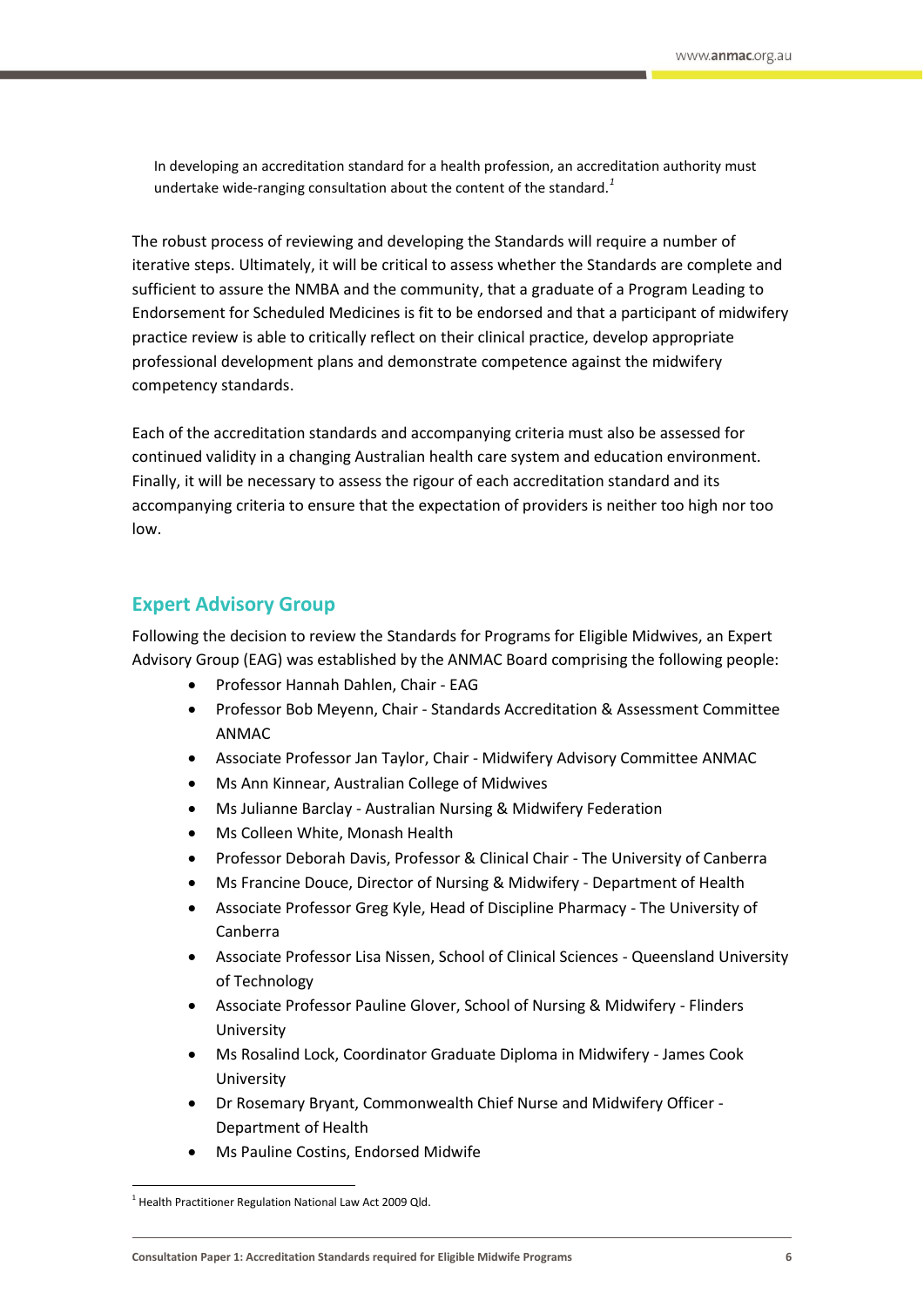- Ms Katie Sullivan, Midwife
- Ms Rebecca Waqanikalou, President Maternity Coalition
- Ms Amanda Adrian, Chief Executive Officer ANMAC
- Ms Donna Mowbray, Executive Director Accreditation & Assessment Services ANMAC
- Ms Melissa Cooper, Project Lead and Associate Director for Professional Programs ANMAC
- Ms Margaret Gatling, Associate Director for Professional Programs ANMAC
- Dr Ann Alder, Associate Director for Professional Programs ANMAC
- Ms Jackie Doolan, Standards Development & Review Coordinator ANMAC
- Ms Cathie O'Neill, Consultant Quorus

The EAG, supported by staff in ANMAC has developed a schedule for the review of the Standards. A list of key stakeholders has been identified for the purposes of participation in the process of consultation (see Attachment 2).

## <span id="page-6-0"></span>**Consultation Process**

In November 2013, the EAG was convened to oversee the review and development of the Standards for Programs for Eligible Midwives and this first Consultation Paper was prepared.

### **Stage 1—First consultation process**

The Consultation Paper was placed on ANMAC's website and the public invited to provide feedback from the 20 December 2013 to 14 February 2014. Feedback from the first round of consultation will inform the development of a second Consultation Paper which will be circulated to stakeholders for comment and discussion at the following planned forums and focus group:

- Brisbane Consultation Forum 1 11 March 2014
- Perth Focus Group 12 March 2014
- Sydney Consultation Forum 2 19 March 2014
- Melbourne Consultation Forum 3 27 March 2014

The [ANMAC website](http://anmac.org.au/) will be updated to reflect the stages of the review.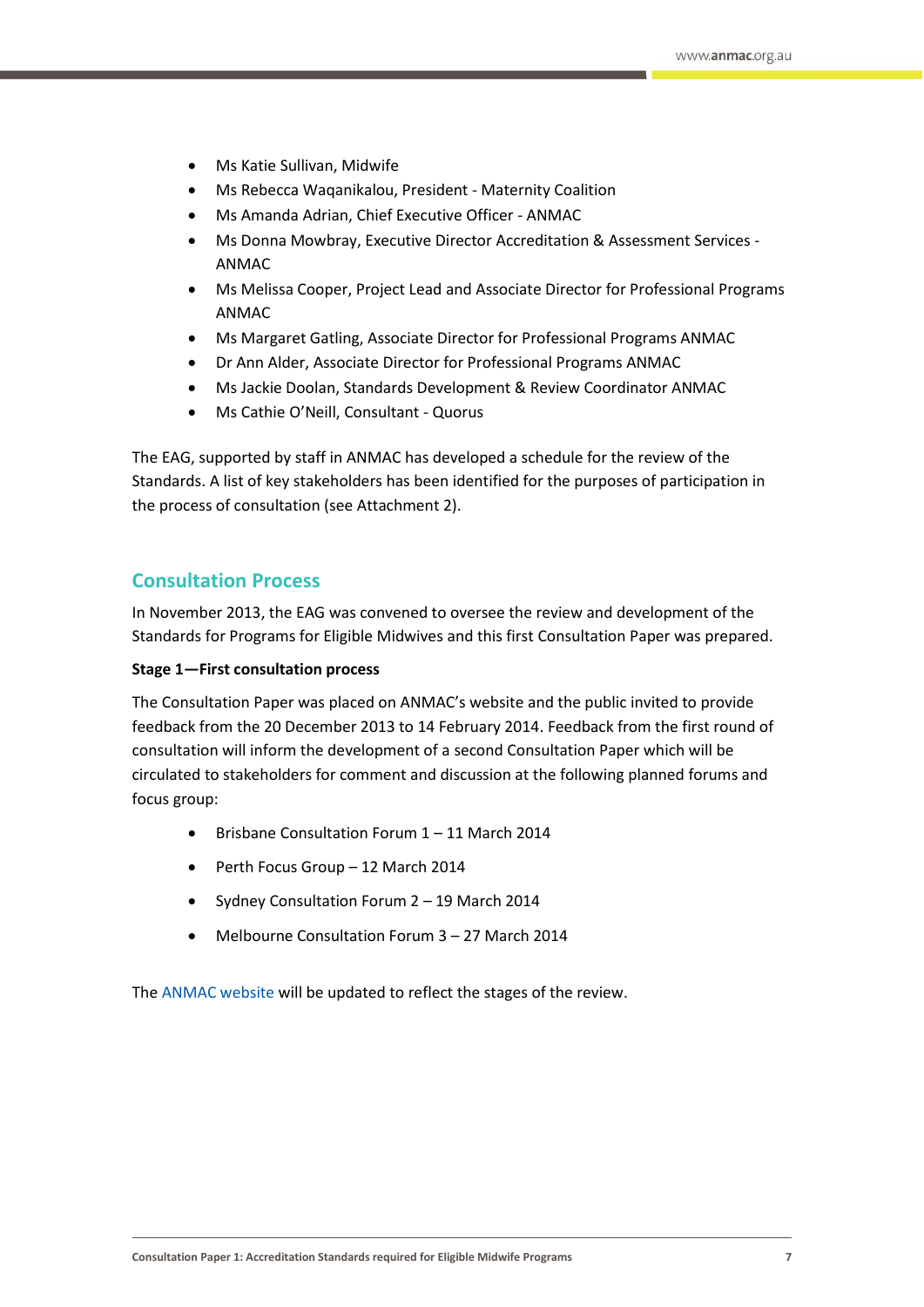# <span id="page-7-0"></span>**Part 1: Midwifery Practice Review**

## <span id="page-7-1"></span>**Professional Prac**t**ice Rev**i**ew**

The NMBA Eligible Midwife Registration Standard defines Professional Practice Review as:

Approved midwifery professional practice review program means a formal professional practice review program for midwives accredited by the ANMAC and subsequently approved by the Board that is designed to review evidence of a midwife's professional performance over time across the continuum of midwifery care.

Approved programs are listed on the NMBA website. Currently the Australian College of Midwives is the only approved provider<sup>2</sup>.

Professional Practice Review is not limited to those seeking to be endorsed as an Eligible Midwife. Any midwife who wishes to participate in professional practice review can do so. There is no current requirement for professional practice review for non- Eligible Midwives to be accredited.

# <span id="page-7-2"></span>**Title of the Standards**

The EAG has proposed that the new standards be known as Standards for Midwifery Practice Review, noting that these standards apply to the profession of midwifery but not exclusively to Eligible Midwives.

## <span id="page-7-3"></span>**Other Policy Impacts**

The NMBA is currently commencing a review of the models of supervision for privately practising midwives which may or may not impact on the professional practice review requirements for Eligible Midwives.

## <span id="page-7-4"></span>**Standards**

**.** 

<span id="page-7-5"></span>The current Interim *Standards for Professional Practice Review* were developed in 2010.

# **Standards Structure**

The 2012 revision of the Registered Nurse Accreditation Standard introduced the new Australian Nursing and Midwifery Accreditation Council's (ANMAC) standards structure for implementation across all future ANMAC Accreditation Standards (See table below).

The new ANMAC standards structure reflects the commonalities in education requirements and environments across programs.

<sup>&</sup>lt;sup>2</sup> Based on a search of the NMBA website on 13/11/201[3 http://www.ahpra.gov.au/Education/Approved-Programs-of-](http://www.ahpra.gov.au/Education/Approved-Programs-of-Study.aspx?m=Result&pageno=0#0x0000000000000379)[Study.aspx?m=Result&pageno=0#0x0000000000000379](http://www.ahpra.gov.au/Education/Approved-Programs-of-Study.aspx?m=Result&pageno=0#0x0000000000000379)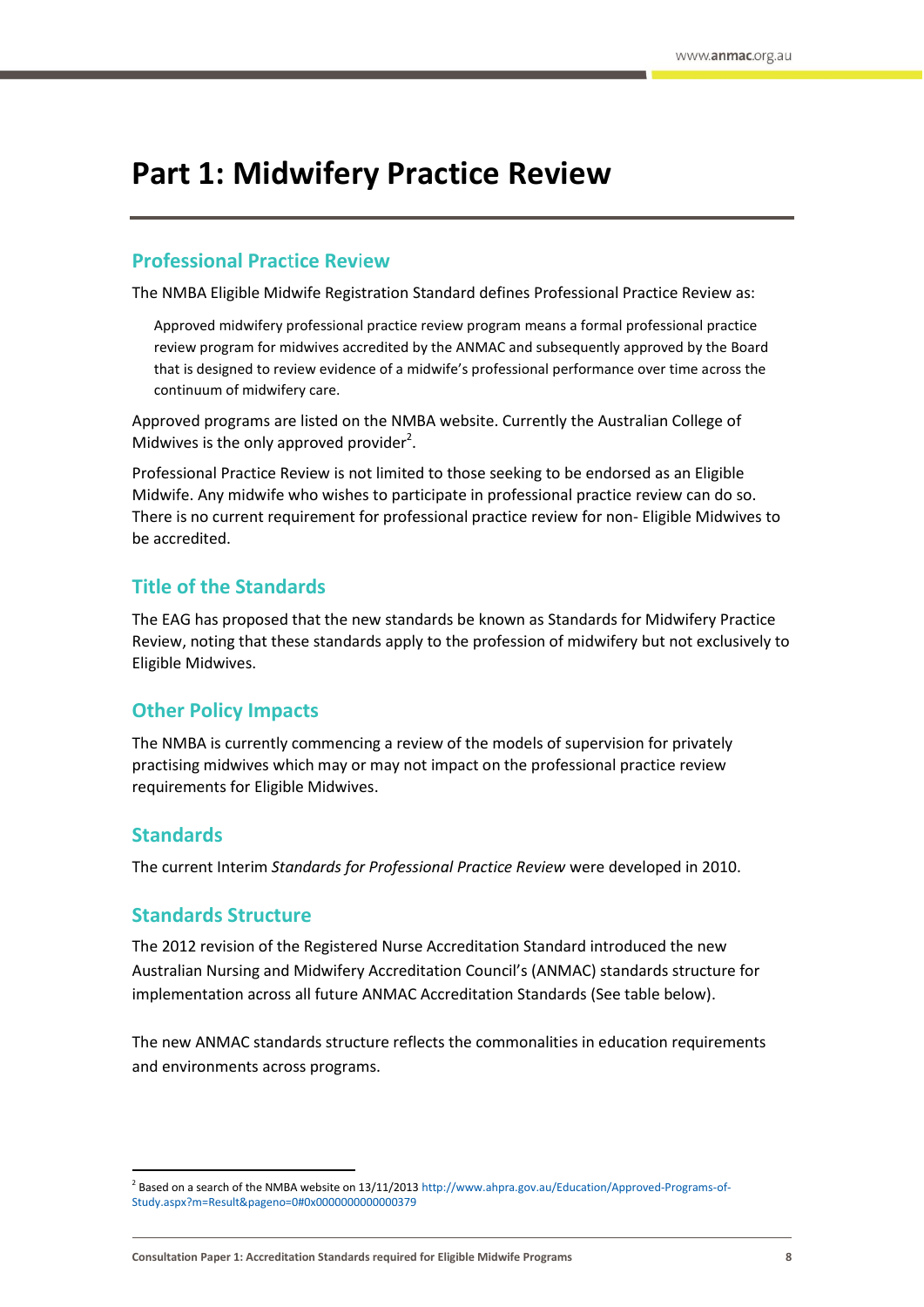| <b>New ANMAC standards structure</b>  |
|---------------------------------------|
| 1. Governance                         |
| 2. Curriculum Conceptual Framework    |
| 3. Program Development and Structure  |
| 4. Program Content                    |
| 5. Student Assessment                 |
| 6. Students                           |
| 7. Resources                          |
| 8. Management of Workplace Experience |
| 9. Quality Improvement and Risk       |
| Management                            |

#### **Table 1: New ANMAC standards structure**

In keeping with the ANMAC Board's intent to have a consistent approach to all standards, this structure has been used as the base for the revised Standards for Midwifery Practice Review. It should be noted that some of the domains, standards and many of the criteria are not relevant and have been deleted or amended accordingly given that professional practice review is not an assessable, curriculum based program but rather designed to review evidence of a midwife's professional performance over time across the continuum of midwifery care.

## <span id="page-8-0"></span>**Areas for Consideration**

In drafting the revised Standards for Midwifery Practice Review and in discussion with the EAG, the following issues have been identified. Feedback on these issues will be taken into consideration in the drafting of the second version of the standards.

### **Providers of Midwifery Practice Review**

Who should be eligible as providers of professional practice review:

- An organisation with demonstrable standing in the profession of midwifery.
- A midwifery service provider
- A midwifery higher education provider
- **Other**

## **Qualified Privilege**

Standard One in the current Interim Standards for Professional Practice Review Programs has as one of its criteria that providers demonstrate:

• Privacy and protection of the applicant through Qualified Privilege legislation.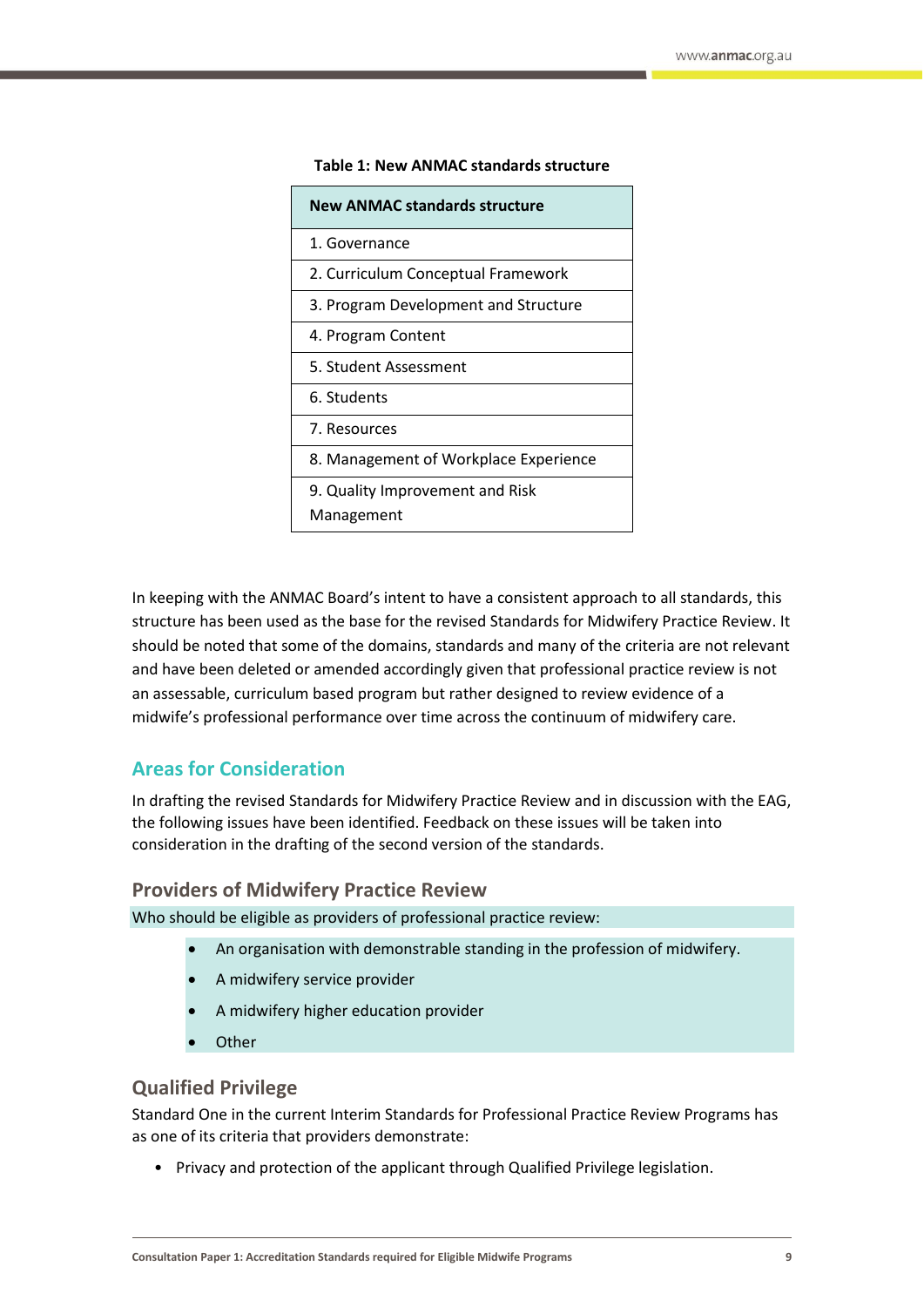Is there an ongoing need for Qualified Privilege legislation to be required by midwifery practice review? Explain.

## **Referral**

Criteria 5.3 states the provider demonstrates processes to enable early identification, referral and support for midwives who are not performing well or have professional conduct issues.

What should be required of the provider in this regard? To whom should they refer the midwife?

## **Consumer Involvement**

There is no precedent in Australian education regulation, apart from the Interim Accreditation Standards for Professional Practice Review for Midwives, for the direct engagement in assessment of professional clinical practice by consumers.

Should the involvement of consumers be continued in the revised standards?

If so, how should consumer views be incorporated during the midwifery professional practice review program?

### **Other**

Are there other issues, gaps or duplications you wish to comment on?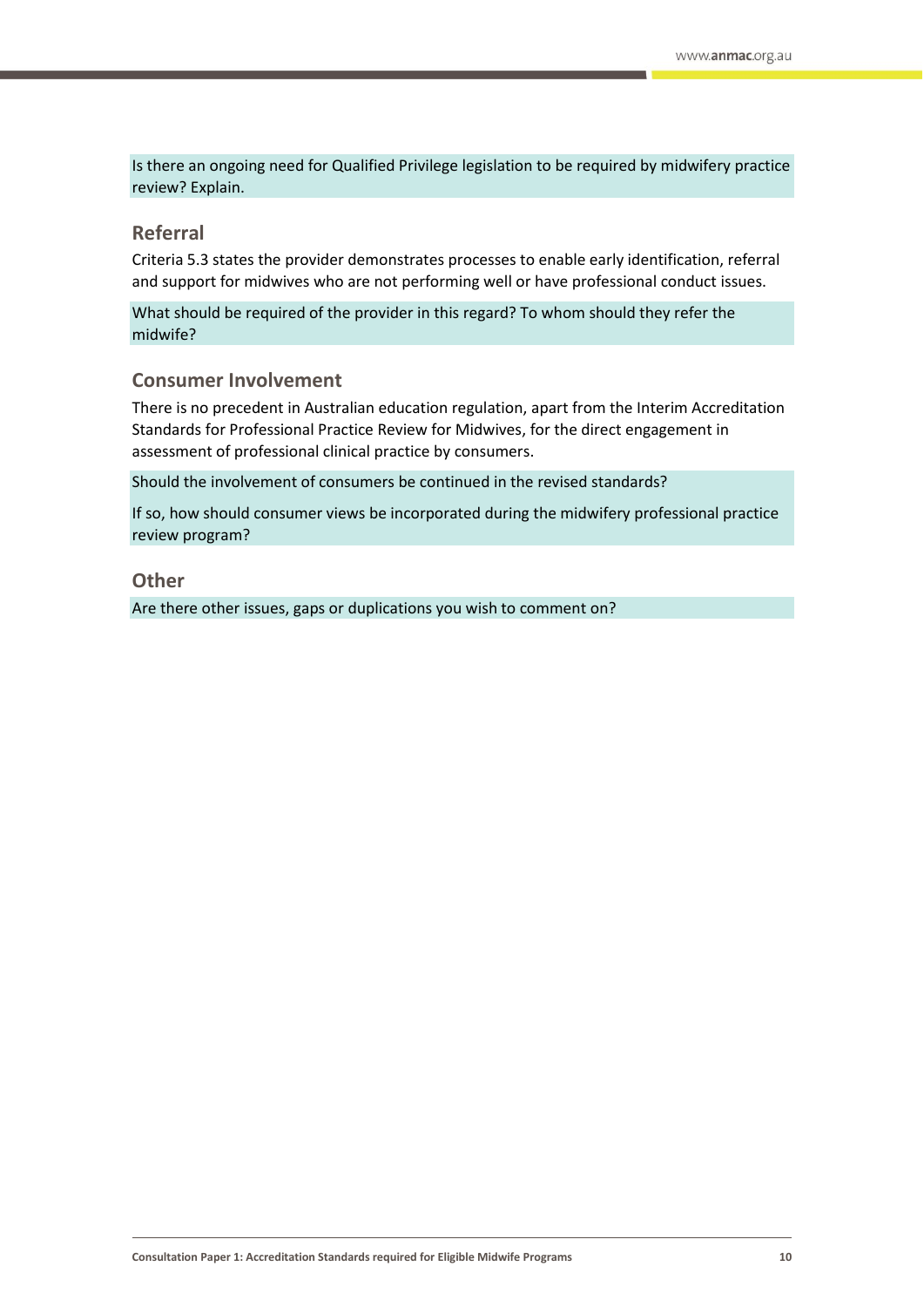# <span id="page-10-0"></span>**Standards for Midwifery Practice Review – First Draft**

**Please note:** All standards are open to change based on feedback from the consultation period. Some specific criteria relating to the questions posed in the consultation paper have been footnoted as such.

## **Standard 1: Governance**

The provider has established governance arrangements for the provision of midwifery practice review that develop and deliver a sustainable, valid and reliable peer review process for midwives.

### **Criteria**

 $\overline{\phantom{a}}$ 

The provider demonstrates:

1.1 A detailed understanding of the professional and clinical issues related to midwifery and maternity service provision in Australia and demonstrates strong links with contemporary midwifery service delivery, including midwifery led care and continuity of care, clinical practice education and research.

1.2 A current, documented governance structure which ensures robust professional oversight including policies, procedures, processes and practices for the achievement of the outcomes of the midwifery professional review process.

1.3 Privacy and protection of the participant through the enacting of the relevant Qualified Privilege legislation<sup>3</sup>.

1.4 Terms of reference for the relevant advisory committee demonstrating partnership with key stakeholders, including consumers and partnerships with Aboriginal and Torres Strait Islander health professionals and communities.

1.5 Staff delegations, reporting relationships, and the role of persons or committees in decision making in relation to Midwifery Practice Review.

1.6 Governance arrangements that ensure responsiveness to requirements for ongoing compliance with accreditation standards.

 $3$  This criteria will be dependent on the outcomes of the consultation on whether QP is required for these programs.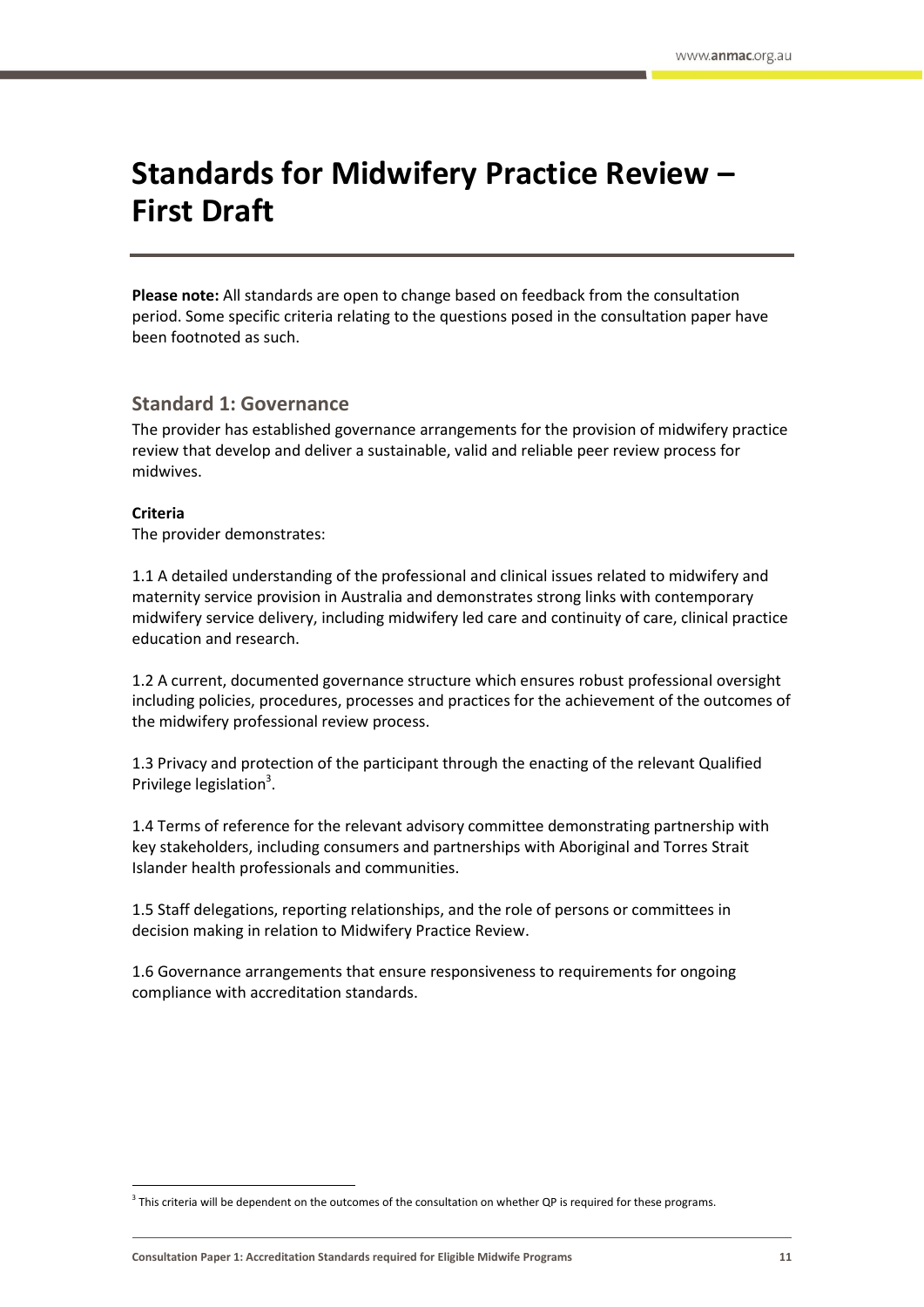## **Standard 2: Conceptual framework**

The provider makes explicit, and uses a contemporary conceptual framework for the Midwifery Practice Review Program that encompasses the philosophy underpinning the design and delivery of Midwifery Practice Review.

### **Criteria**

The provider demonstrates:

2.1 A conceptual framework that incorporates evidence-based approaches to midwifery practice and principles of safety, quality and risk managements.

2.2 The incorporation of contemporary Australian and international best practice reflective practice and peer review methods to enhance the Midwifery Practice Review and, accommodate differences in engagement styles, practice environments and the scope of practice of each participant.

2.3 Approaches that:

- a. facilitate the integration of theory and practice
- b. encourage the application of critical thinking and reflective frameworks
- c. engender deep rather than surface learning
- d. encourage self-directed learning
- e. embed recognition that midwives take professional responsibility for continuing competence and life-long learning
- f. promote the desire and capacity to continue to use, learn from and contribute to research throughout their careers
- g. promote emotional intelligence, communication, collaboration and teamwork, cultural safety, ethical practice and leadership skills expected of midwives
- h. incorporate an understanding of, and engagement with, intraprofessional and interprofessional learning for collaborative practice.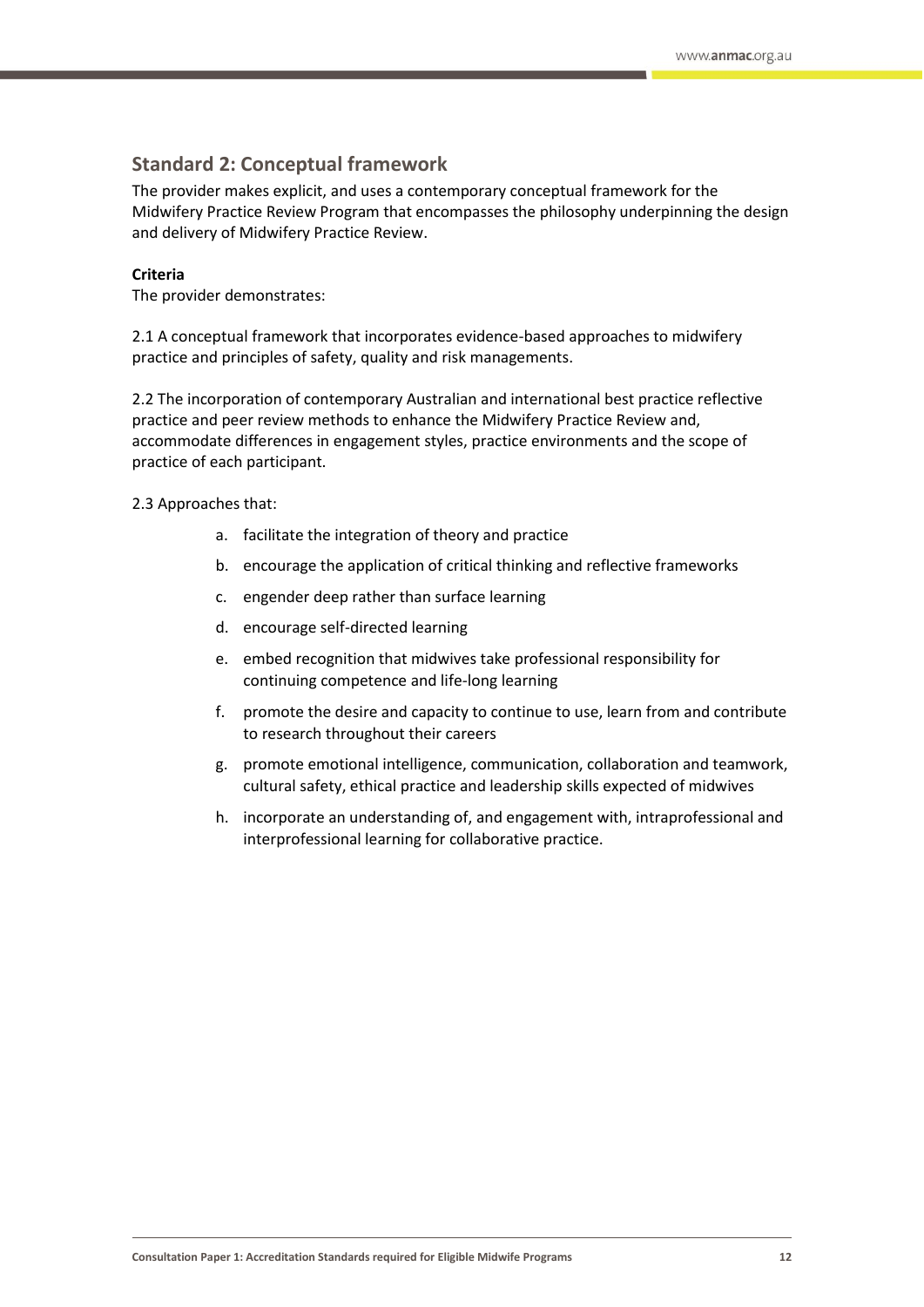# **Standard 3: Structure and Approach**

The Midwifery Practice Review comprehensively provides participants with the opportunity to reflect on their competence and currency across the continuum of midwifery practice and identify areas for development or enhanced practice.

### **Criteria**

 $\overline{\phantom{a}}$ 

The provider demonstrates:

3.1 Consultative and collaborative approaches to the design and organisation of Midwifery Practice Review between staff, those working in midwifery practice, education, consumers and other key stakeholders including Aboriginal and Torres Strait Islander health professionals.

3.2 That the Midwifery Practice Review structure is sufficient to review the midwifery competency outcomes and promote reflection on past, current and future practice and continuing professional development with formal processes for each participant which involves:

- a. self assessment
- b. face to face discussion to reflect on practice with a midwife and consumer reviewer<sup>4</sup>
- c. development of a continuing professional development plan for the next three years.

3.3 A variety of methods to adequately reflect on the participants practice in relation to including but not limited to:

- *a. National Competency Standards for the Midwife*
- *b. Code of Ethics for Midwives*
- *c. Code of Professional Conduct for Midwives in Australia*
- d. *National Midwifery Consultation and Referral Guidelines*.

3.4 A consistent approach to review across all participants that is periodically reviewed and updated.

3.5 Ultimate accountability for the review of midwifery practice and outcome of the review.

3.6 Evidence of procedural controls, fairness, reliability, validity and transparency in undertaking the review, providing feedback to participants and in an appeals process.

3.7 Processes to ensure the integrity of any online component.

3.8 Appropriate documentation, including an agreed professional development plan, and a report outlining the outcome of the review process.

<sup>4</sup> This criteria will be dependent on the outcomes of the consultation on whether QP is required for these programs.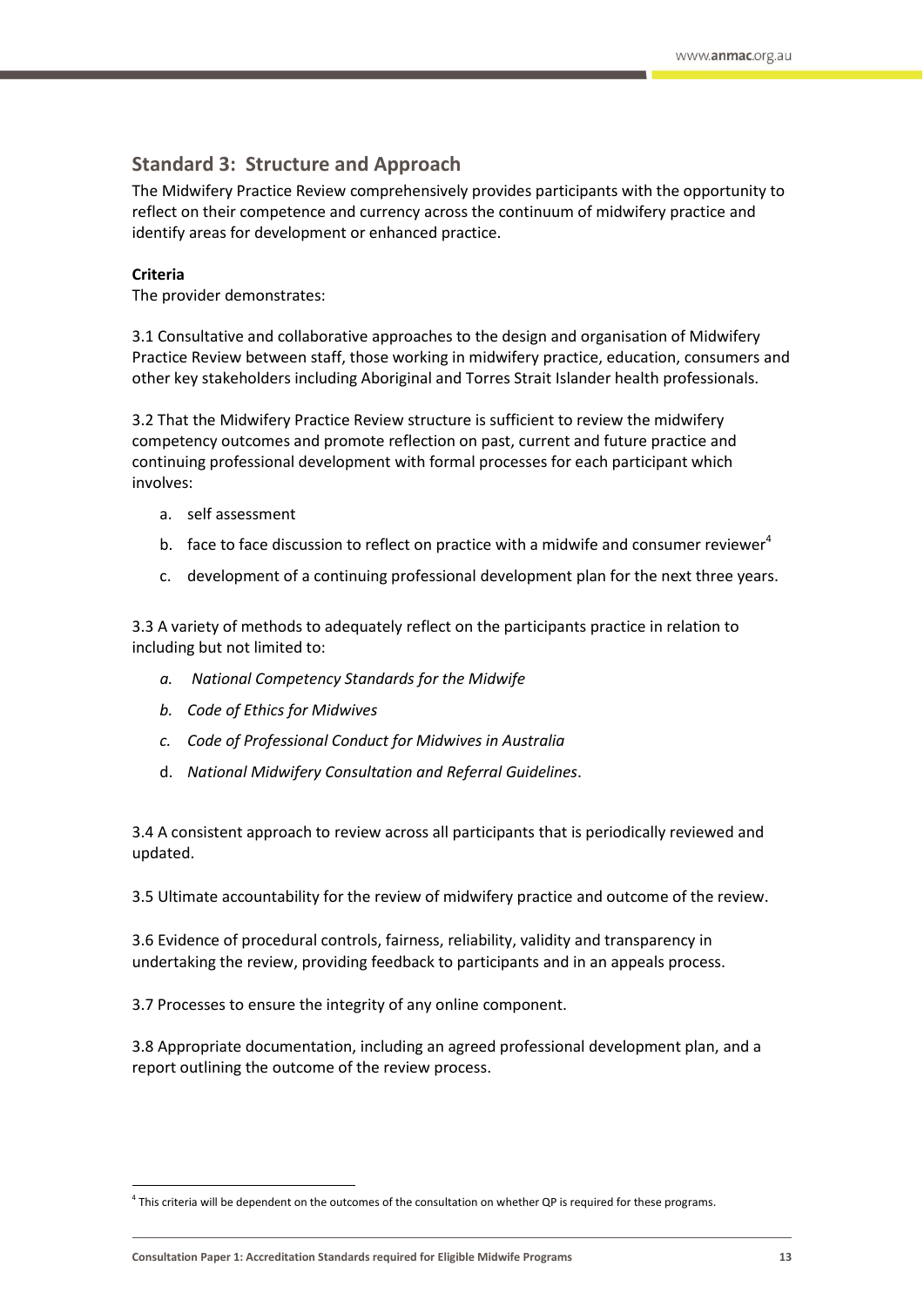## **Standard 4: Participants**

The provider's approach to attracting, enrolling, supporting and reviewing midwives is underpinned by values of transparency, authenticity, equal opportunity and an appreciation of social and cultural diversity.

### **Criteria**

The provider demonstrates:

4.1 Participants are informed of the following before being accepted for review:

- a. modes for review
- b. specific requirements for review including face to face review times and dates in advance
- c. outcome options
- d. compliance with the National Law by notifying the Australian Health Practitioner Regulation Agency of unsafe practice or an impairment that may place the public at risk of harm.

4.2 Participants are accepted based on clear, justifiable and published criteria.

4.3 Processes to enable early identification, referral and support for midwives who are not performing well or have professional conduct issues.

4.4 All midwives have equal opportunity to undertake a Midwifery Practice Review. The mode or location of delivery should not influence this opportunity.

4.5 Processes for midwife representation and feedback in matters relating to governance and management, delivery and evaluation.

4.6 Aboriginal and Torres Strait Islander peoples are encouraged to undertake the Midwifery Practice Review and a range of support needs are provided to assist those midwives.

4.7 Other groups underrepresented in the midwifery profession, especially those from culturally, socially and linguistically diverse backgrounds, are encouraged to undertake the Midwifery Practice Review and support needs are provided to assist those midwives.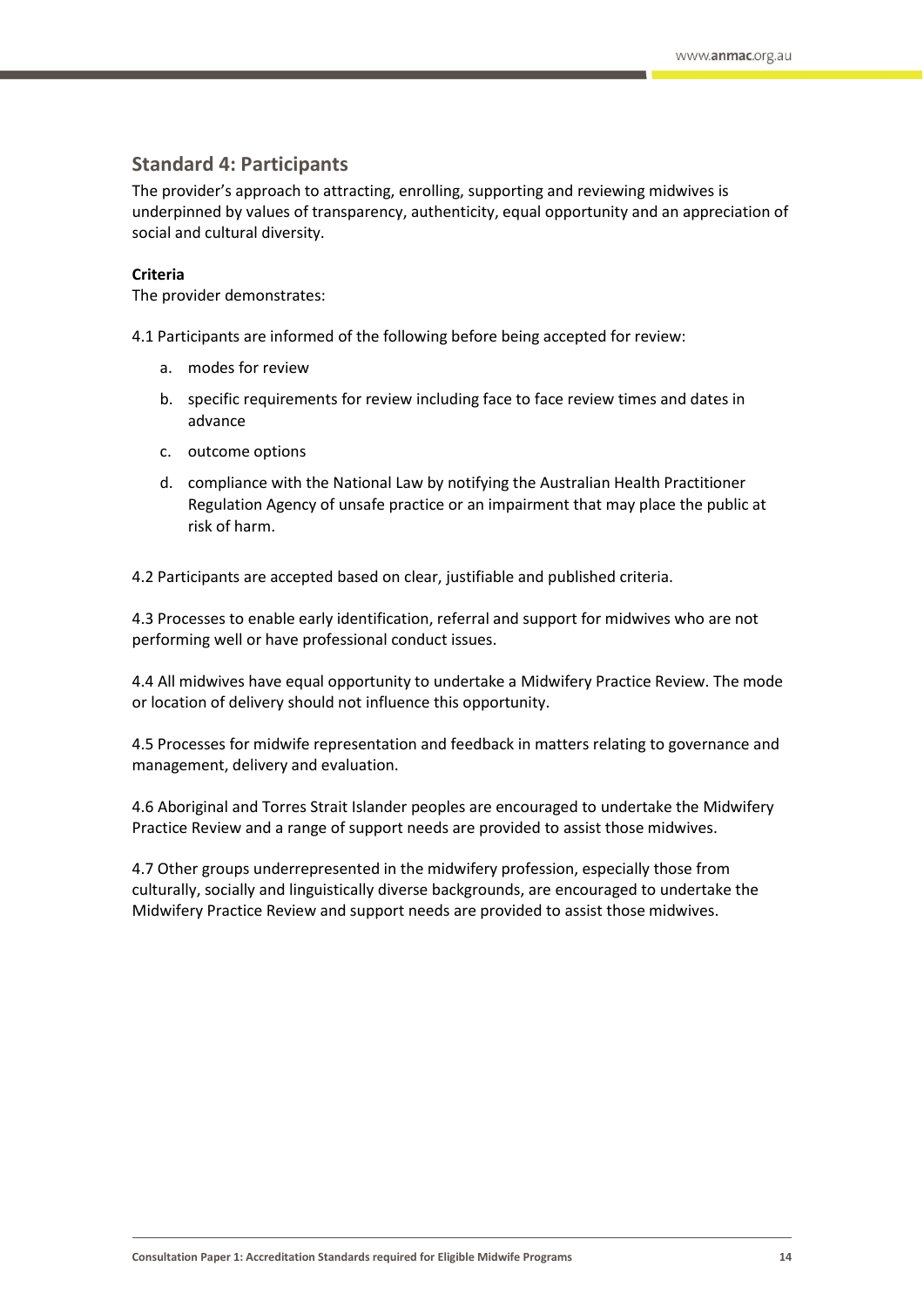## **Standard 5: Resources**

The provider has adequate facilities and resources, staff and reviewers who are qualified, capable and sufficient in number, to enable midwives to undertake Midwifery Practice Review in a timely and efficient manner.

### **Criteria**

 $\overline{\phantom{a}}$ 

The provider demonstrates:

5.1 Staff, facilities, equipment and other resources are sufficient in quality and quantity for the anticipated participant population and any planned increase.

5.2 Midwives have sufficient and timely access to information on the requirements for review.

5.3 Reviewer and staff recruitment strategies:

- a. are culturally inclusive and reflect population diversity
- b. take affirmative action to encourage participation from Aboriginal and Torres Strait Islander peoples.

5.4 Documented position descriptions for staff and reviewers, clearly articulating roles, reporting relationships, responsibilities and accountabilities.

5.5 The person responsible for the overall provision midwifery professional practice review holds current Australian general registration as a Midwife with no conditions relating to conduct, maintains active involvement in the midwifery profession and has strong links with contemporary midwifery practice, education and research.

5.6 Staff reviewing midwifery practice have current Australian general registration as a Midwife with no conditions relating to conduct with relevant clinical experience and preparation for their role.

5.7 Consumer reviewers are appropriately selected, trained and supported to undertake their  $role<sup>5</sup>$ .

5.8 Policies and processes to verify and monitor the professional credentials of reviewers, including current general registration as a Midwife with no conditions relating to conduct of current and incoming staff and to evaluate their performance and development needs.

 $^5$  This criteria will be dependent on the outcomes of the consultation on whether QP is required for these programs.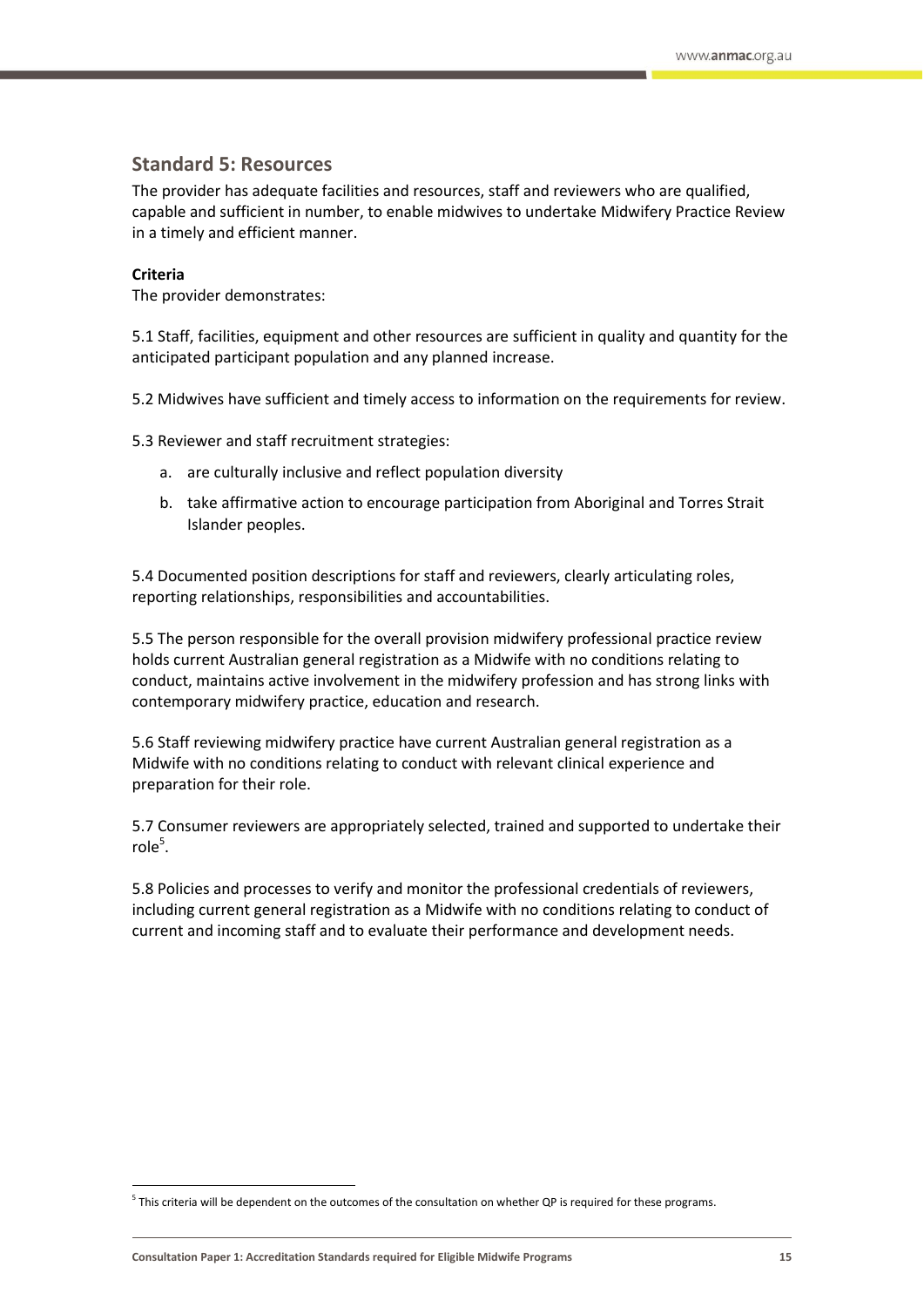## **Standard 6: Quality Improvement and Risk Management**

The provider is able to assess and address risks to the Midwifery Practice Review, its outcomes and midwives, and has a primary focus on continually improving the quality of the review and learning experience for midwives.

#### **Criteria**

The provider demonstrates:

6.1 Responsibility and control of Midwifery Practice Review development, monitoring, review, evaluation and quality improvement.

6.2 Regular evaluation of review effectiveness using feedback from midwives and other sources; systems to monitor and, where necessary, improve reviewer performance.

6.3 Professional development of reviewers to advance their knowledge and competence in review effectiveness and assessment.

6.4 Feedback gained from the quality cycle, including input from external stakeholders, incorporated into the program to improve the experience for midwives.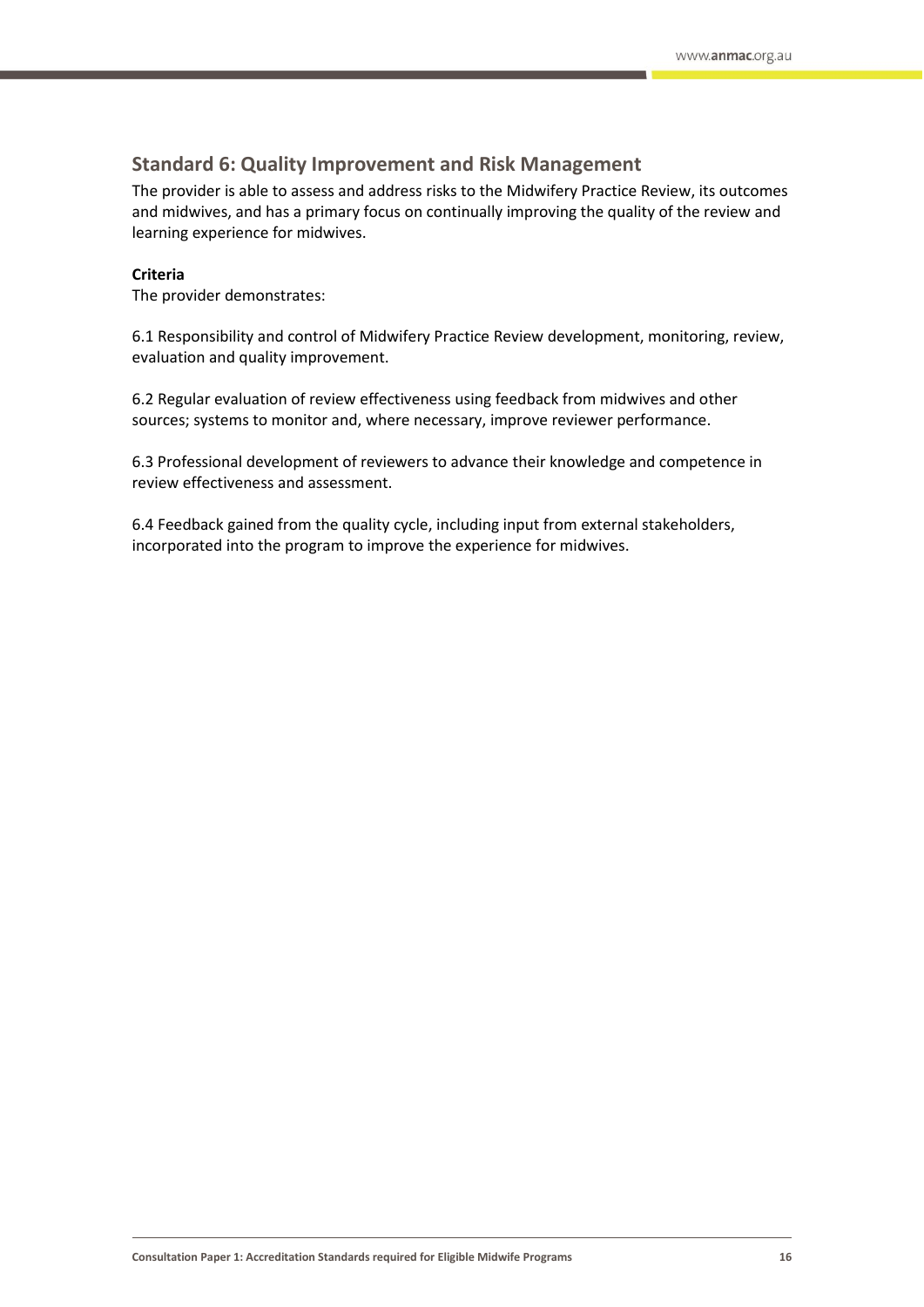# <span id="page-16-0"></span>**Part 2: Standards for Programs Leading to Endorsement for Scheduled Medicines**

### <span id="page-16-1"></span>What is an 'Eligible Midwife'?

The term 'eligible midwife', although not defined under the provisions of the National Law, is nomenclature pertaining to a class of midwives with access to the Medicare Benefits Schedule (MBS) and the Pharmaceutical Benefits Scheme (PBS), and the meaning articulated in section 5(1) of the Midwife Professional Indemnity (Commonwealth Contribution) Scheme Act 2010. Co-regulatory responsibilities for Eligible Midwives are shared between the:

- NMBA— responsible for the registration and regulation of nurses and midwives in Australia
- Australian Government agencies responsible for
	- $\circ$  authorisation of access for health professionals (by issue of provider numbers) to the administration of the MBS and PBS by Medicare Australia,
	- o the Australian Government professional indemnity scheme insurance scheme.

Recognition as an Eligible Midwife enables a subsequent application for a grant of authorities to prescribe medicines subsidised by the PBS and to access services available under the MBS. The discretion to authorise access to these schemes remains with Medicare Australia and the process of authorisation through Medicare is a subsequent step for an eligible midwife.

To provide a Medicare midwifery service, an Eligible Midwife is required to be working in private practice and have:

• A Medicare Provider Number

 $\overline{\phantom{a}}$ 

- Professional indemnity insurance $6$
- Collaborative arrangements in place with a specified medical practitioner and/or credentialed at a hospital or with an entity other than a hospital (such as a community health centre or a medical practice) that employs or engages at least one obstetric specified medical practitioner<sup>7</sup>

# <span id="page-16-2"></span>**What is required for an 'Eligible Midwife' notation?**

Recognition as an 'Eligible Midwife' under section 38(2) of the National Law enables a midwife who has the necessary competence and post-registration experience, and whose scope of practice is to provide care across the continuum of midwifery care (i.e. providing pregnancy, labour, birth and postnatal care to women and their infants) to have this acknowledged by a notation on the Register of Midwives. This recognition is gained through meeting the

<sup>&</sup>lt;sup>6</sup> For further details regarding professional indemnity insurance requirements see the Standard and supplementary documents at <http://www.nursingmidwiferyboard.gov.au/Registration-Standards.aspx>

<sup>7</sup> Amended as per Explanatory Statement Select Legislative Instrument 2013 No. 186 *Health Insurance Act 1973 Health Insurance Amendment (Midwives) Regulation 2013*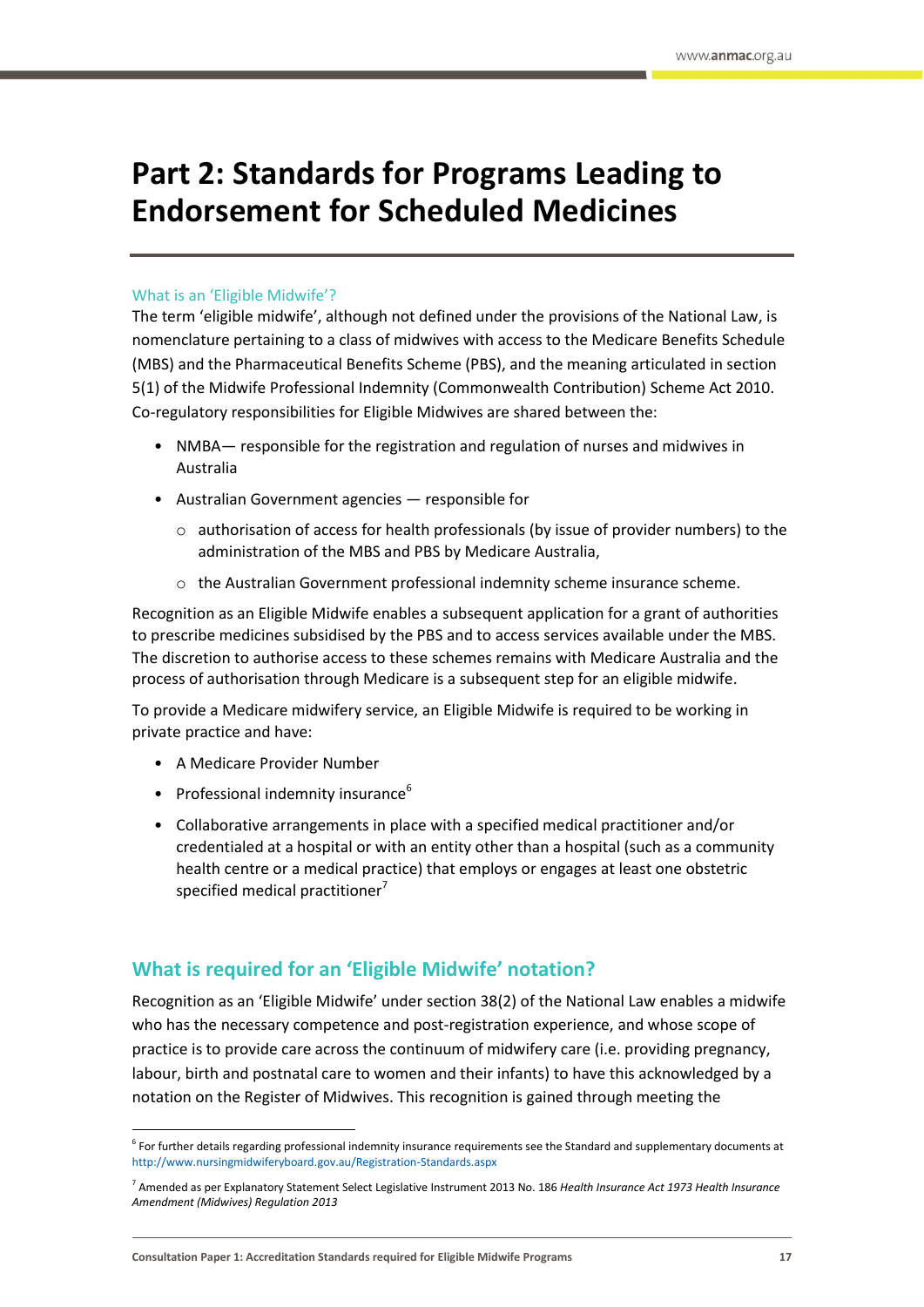requirements of the *Registration Standard for Eligible Midwives* developed by the NMBA under section 38(2) of the National Law. There are six requirements in the Registration Standard for Eligible Midwives that a midwife is required meet to be recognised as an eligible midwife. These are:

- 1. Current general registration as a midwife in Australia with no restrictions on practice
- 2. Midwifery experience that constitutes the equivalent of three (3) years' full-time post initial registration as a midwife
- 3. Current competence to provide pregnancy, labour, birth and postnatal care to women and their infants (the continuum of midwifery care)
- 4. Participation in an additional 20 hours per year of continuing professional development (i.e. a total of 40 hours) relevant to the continuum of midwifery care
- 5. Successful completion of an NMBA approved professional midwifery practice review program for midwives (ANMAC accredited program) working across the continuum of midwifery care, to be conducted every three years
- 6. Formal undertaking to complete, within 18 months of recognition, an accredited and approved program of study determined by the NMBA to develop midwives' knowledge and skills in prescribing, or a program that is substantially equivalent to such an approved program.

# <span id="page-17-0"></span>**What is required for endorsement to prescribe scheduled medicines?**

Recognition of eligibility under section 38(2) does not automatically lead to endorsement as a midwife to prescribe scheduled medicines. Endorsement for scheduled medicines is a discrete and separate regulatory process leading to recognition as an Eligible Midwife under the National Law. Endorsement for scheduled medicines allows a midwife to legally prescribe within a State or Territory in accordance with each jurisdiction's requirements.

Endorsement for scheduled medicines is gained through meeting the requirements of the Registration Standard for Endorsement for Scheduled Medicines for Eligible Midwives developed under section 94 of the National Law. The requirements for endorsement under section 94 for scheduled medicines largely replicate the requirements for recognition as an Eligible Midwife under section 38(2) with the addition of successful completion of an accredited and approved program of study determined by the NMBA to develop midwives' knowledge and skills in prescribing, or a program that is substantially equivalent to such an approved program of study, also to be determined by the NMBA. Recency of undertaking the course or ongoing professional development to support the currency of competence in this area is also required.

If an Eligible Midwife fails to obtain the necessary prescribing qualification within the transitional period (18 months), they will not be able to retain their notation on the register. This transitional period was implemented in the absence of a suitable number of available programs.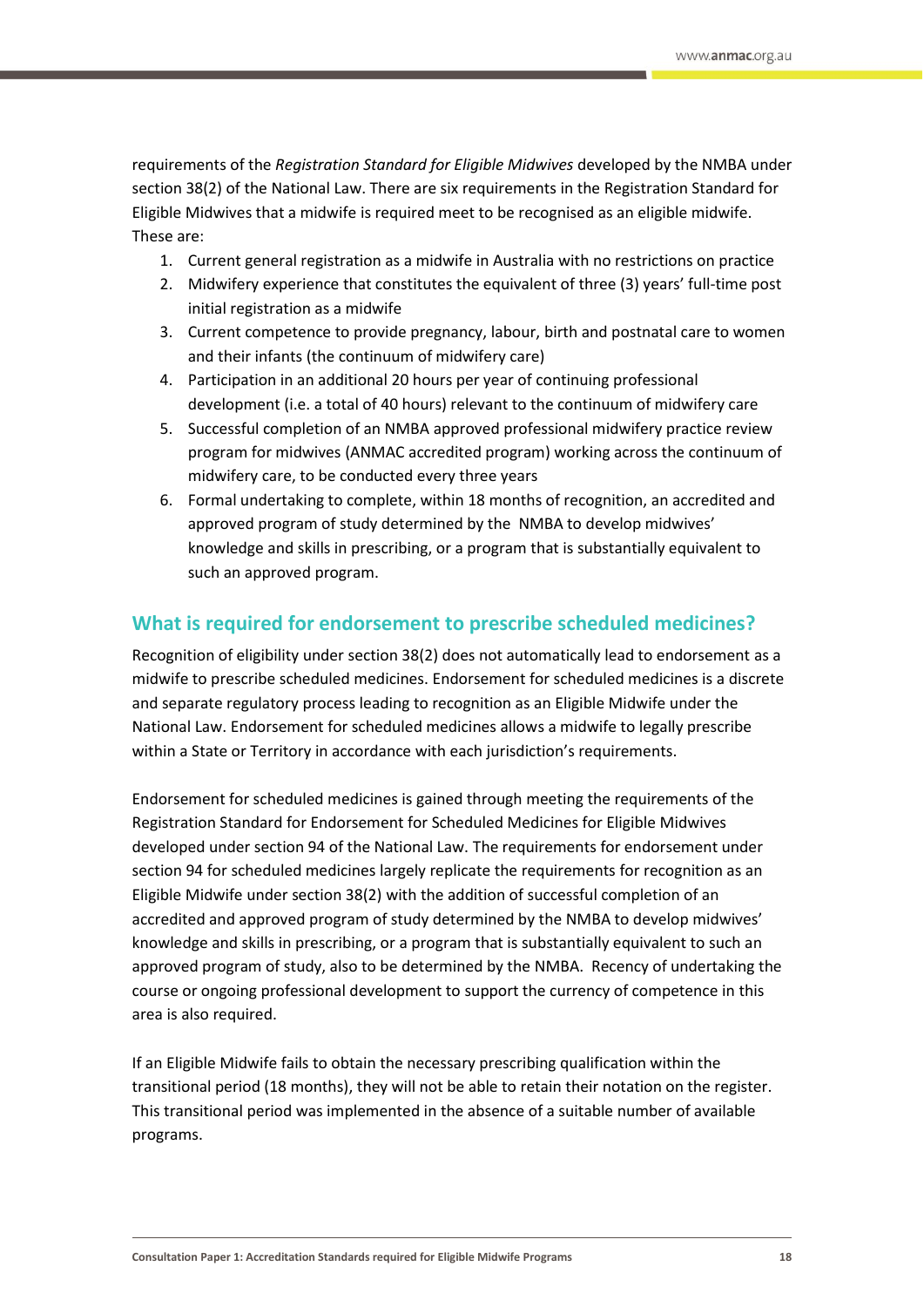# <span id="page-18-0"></span>**Prescribing Formulary for Eligible Midwives with a Scheduled Medicines Endorsement**

The NMBA publish a list of agreed scheduled medicines that midwives can prescribe under certain conditions. The Prescribing Formulary for Eligible Midwives with a Scheduled Medicines Endorsement<sup>8</sup> includes Schedule 2, 3, 4 and 8 medicines and intravenous fluids. Eligible midwives must only prescribe medicines included on this list.

In addition Eligible Midwives with a Scheduled Medicines Endorsement must also comply with the relevant drugs and poisons legislation in the jurisdiction/s in which they practice. There are also additional guidelines provided under the Pharmaceutical Benefits Scheme<sup>9</sup>

# <span id="page-18-1"></span>**Current Status**

As of August 2013 there were 22 midwives with the endorsement for scheduled medicines.  $^{10}$ . There are currently three programs accredited under the Eligible Midwives' Scheduled Medicines Endorsement Program Accreditation Standards. There are approximately 200 midwives with notation who are not yet endorsed.

# <span id="page-18-2"></span>**Projected Growth**

The demand by midwives to gain endorsement as an Eligible Midwife and their use in maternity settings is expected to increase as more options are provided to women. The Australian Government is supporting increased access to midwifery managed maternity services through access to MBS and the PBS and by supporting professional indemnity schemes. It is anticipated that over time the number of women accessing midwifery managed, community based maternity services, particularly for low risk women, will increase<sup>11</sup>. Many Eligible Midwives provide services in the community which decreases the demand on the hospital sector. Jurisdictions are also exploring and progressing visiting rights for Eligible Midwives for them to be able to practise in public hospitals $^{12}$ . As a result of the increased demand by healthcare providers, midwives and women it is expected that more providers will apply to have programs accredited.

**.** 

 $8$  NMBA Prescribing Formulary for Eligible Midwives with a Scheduled Medicines Endorsement.

<sup>9</sup> Midwife PBS Prescribing viewed at<http://www.pbs.gov.au/browse/midwife> on

<sup>&</sup>lt;sup>10</sup>ACT 0, NSW 3, NT 0, QLD 6, SA 1, Tas 1, Vic 8 and WA 3 Viewed a[t www.nursingmidwiferyboard.gov.au/About/Statistics.aspx](http://www.nursingmidwiferyboard.gov.au/About/Statistics.aspx) on 19/11/2013

 $11$  Australian Health Ministers Conference. National Maternity Service s Plan. 2010.pg 30

 $12$  ibid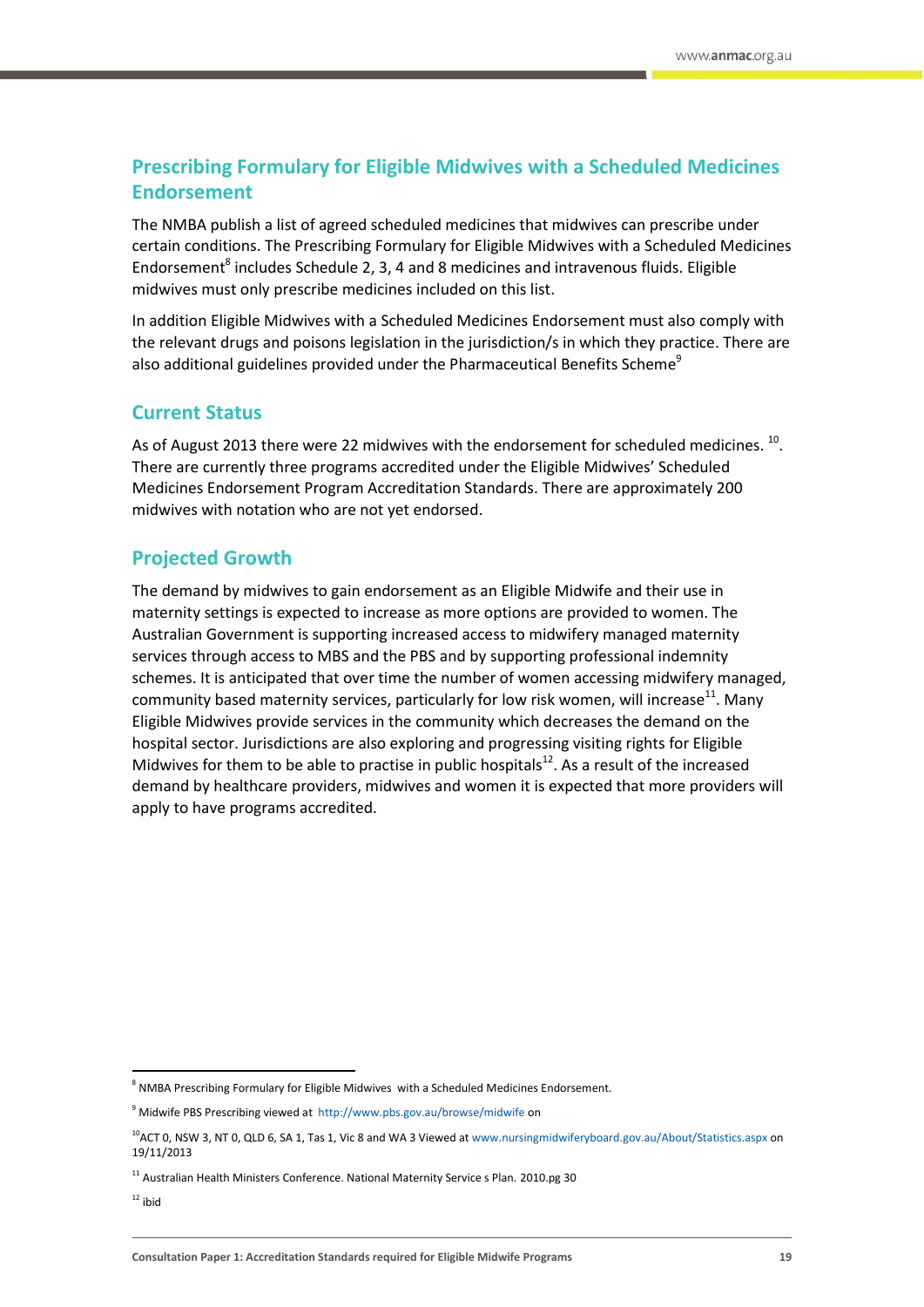# <span id="page-19-0"></span>**Health Professional Prescribing**

Prescribing, whilst predominantly the domain of registered medical officers, is undertaken by other health practitioners in Australia and overseas. In Australia a number of professions have progressed prescribing practice for their own members in the absence of a national framework. Prescribing is currently undertaken by dentists, midwives, nurses including nurse practitioners, optometrists, pharmacists, paramedics and podiatrists holding varying authorisations to prescribe. Health Workforce Australia (HWA) has just completed the Health Professionals Prescribing Pathways Project as a means to achieve consistency and a nationally recognised approach to prescribing through the development of the Health Practitioners Prescribing Pathway (HPPP)<sup>13</sup>. The HPPP sets out five important steps to safe and competent prescribing by health professionals:

- 1. Complete education and training.
- 2. Obtain recognition from the National Board of competence to prescribe.
- 3. Ensure authorisation to prescribe.
- 4. Prescribe medicines within scope of practice.
- 5. Maintain and enhance competence to prescribe.

This pathway is consistent with the approach required for Eligible Midwives. The HPPP notes that $^{14}$ :

A prescribing education and training program that a health professional undertakes must be part of an accredited program of study to the standards set by the Accreditation Council for the profession and approved by the National Board. Any standard set by the Accreditation Council should require that the prescribing education and training program includes a component of assessment of the essential competencies of the health professional to prescribe.

It goes on to note that any education program be aligned with the National Prescribing Services' *Competencies Required To Prescribe Medicines* and identifies that:

In practical terms prescribing education should be:

- Equitable, with sufficient capacity in the health and education sector to allow for access to quality education.
- Flexible, allowing for education to be delivered by different modalities.
- Effectual, providing quality clinically supervised practice to enhance learning.
- Assessable, to provide assurance of the competence of the practitioner.

Consequently these requirements, will underpin the Standards for Programs for Eligible Midwives.

**.** 

<sup>&</sup>lt;sup>13</sup> Health Workforce Australia 2013: Health Professionals Prescribing Pathway (HPPP) Project – Final Report.

 $14$  Health Workforce Australia 2013. The Health Professions Prescribing Pathway.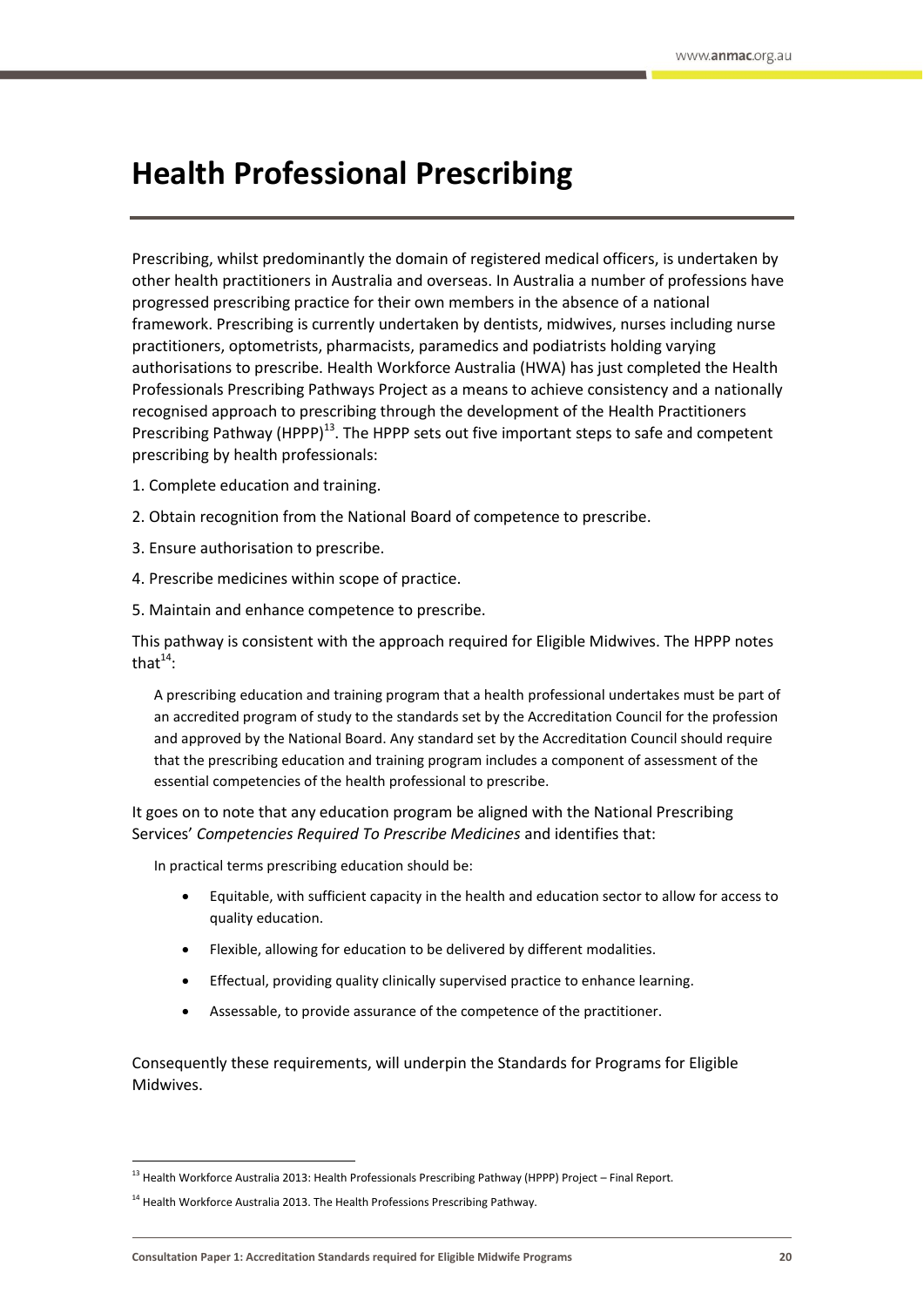## <span id="page-20-0"></span>**NPS Competencies**

The National Medicines Policy<sup>15</sup> aims to improve health outcomes for all Australians through access to, and wise use of, medicines so that both optimal health outcomes and economic objectives are achieved. The Policy has four central objectives:

- 1. Timely access to the medicines that Australians need, at a cost that the person, the facility, and the community that funds the health system can afford
- 2. Medicines that meet the standards of quality, safety and efficacy
- 3. Quality use of medicines (judicious, appropriate, safe and effective use of medicines)
- 4. Maintaining a responsible and viable medicines industry.

In support of the Quality Use of Medicines objective the National Prescribing Service (NPS) has developed competencies for health professionals who prescribe. The competencies describe the knowledge, skills, and behaviours of practitioners who prescribe autonomously to an acceptable standard across the range of contexts in which they are reasonably expected to practise. The competencies support the judicious, appropriate, safe, and effective use of medicines in the Australian healthcare system.

The Prescribing Competencies Framework has seven competencies; five of which are specific to prescribing, while two (entitled horizontal competency areas) are more general professional competencies so critical to prescribing they have also been included.

The Prescribing Competencies Framework is at Attachment 1.

The NPS Prescribing Competencies Framework has been included as the competency framework underpinning the revised Standards for Programs for Eligible Midwives. This framework will supersede the Draft model for prescribing competency framework in the *NMBA Guidelines for Education Requirements for Recognition as Eligible Midwives and Accreditation Standards for programs of study leading to endorsement for scheduled medicines for Eligible Midwives.*

## <span id="page-20-1"></span>**Standards Structure**

 $\overline{\phantom{a}}$ 

The 2012 revision of the Registered Nurse Accreditation Standards introduced the new Australian Nursing and Midwifery Accreditation Council's (ANMAC) standards structure for implementation across all future ANMAC Accreditation Standards (See table below).

| <b>New ANMAC standards structure</b> |
|--------------------------------------|
| 1. Governance                        |
| 2. Curriculum Conceptual Framework   |
| 3. Program Development and Structure |
| 4. Program Content                   |
|                                      |

### **Table 2: New ANMAC standards structure**

<sup>&</sup>lt;sup>15</sup> Australian Government. The Department of Health and Ageing. 1999. National Medicines Policy 2000.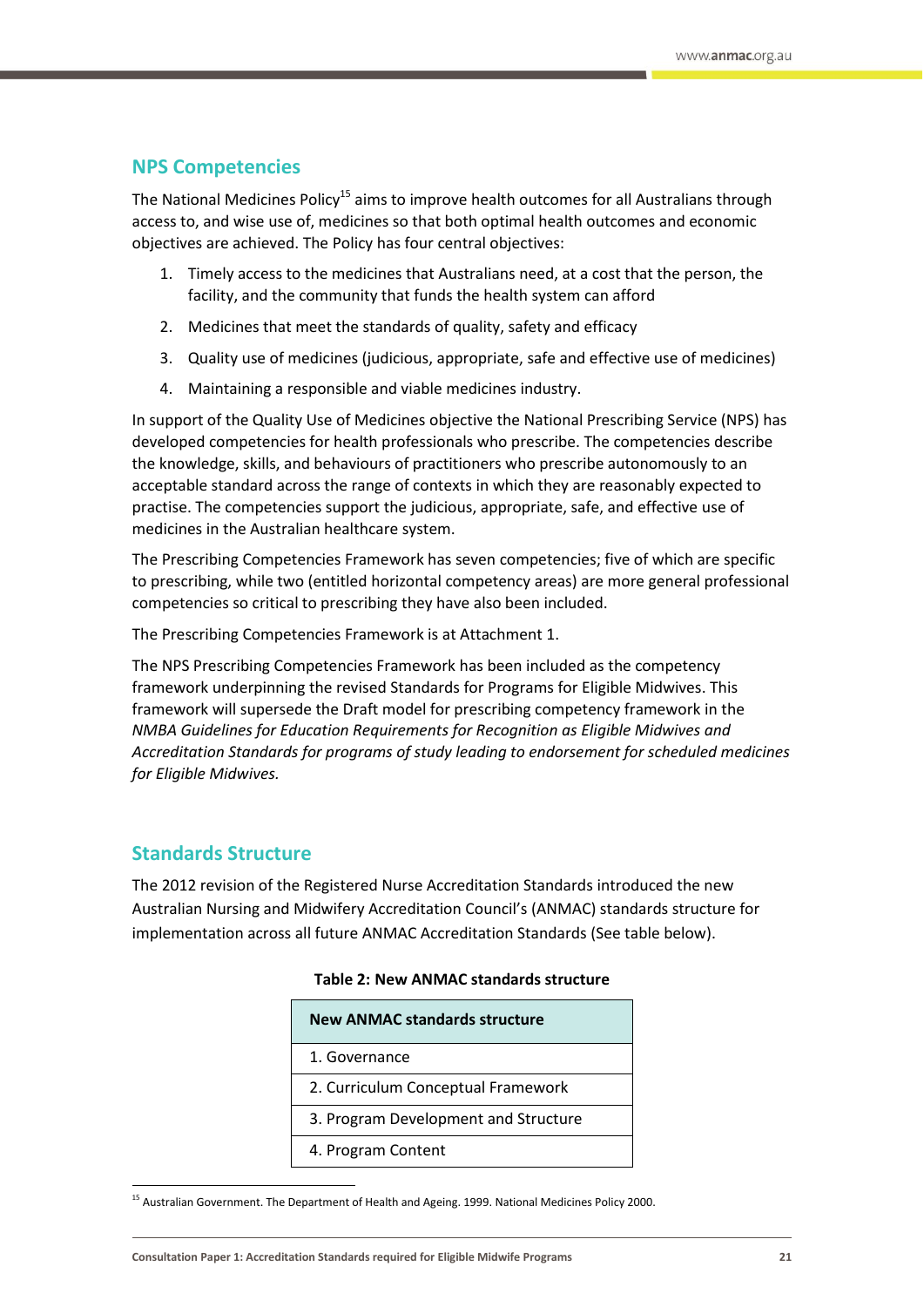| 5. Student Assessment                         |
|-----------------------------------------------|
| 6. Students                                   |
| 7. Resources                                  |
| 8. Management of Workplace Experience         |
| 9. Quality Improvement and Risk<br>Management |

The new ANMAC standards structure reflects the commonalities in education requirements and environments across programs.

In keeping with the ANMAC Board's intent to have a consistent approach to all standards this structure has been used as the base for the revised Standards for Programs Leading to Endorsement of Scheduled Medicines noting that changes have been made to ensure relevance and appropriateness to these specific programs.

# <span id="page-21-0"></span>**Draft Standards**

**.** 

Based on the agreed structure for ANMAC revised standards, current available evidence on prescribing practice and the requirements of the NMBA, a first draft of the revised Standards for Programs for Leading to Endorsement for Scheduled Medicines has been developed to form the basis of the consultation. In the drafting of the standards and in discussion with EAG the following issues have emerged which will benefit from widespread stakeholder input.

## <span id="page-21-1"></span>**Areas for Consideration**

Feedback on the following issues will be taken into consideration in the drafting of the second version of the standards.

## **National Prescribing Competencies**

The Prescribing Competencies Framework is a generic framework for health professionals who are able to prescribe. It is currently being adopted by several other health professions and promotes opportunities for interprofessional learning.

This Framework is comprehensive, but generic in nature. Is there a need for it to be adapted to specifically reflect midwifery practice or is it sufficient to allow providers to incorporate the midwifery content within their curriculum based on these competencies? If yes, please explain how?

The Prescribing Competencies Framework clearly states that it 'does not extend to the specialised competencies required by some groups of prescribers. These specialised competencies need to be further determined by individual credentialing agencies'.<sup>16</sup>

Are there specialised areas of prescribing for Eligible Midwives not adequately covered by the NPS competencies? If so, what are they?

<sup>&</sup>lt;sup>16</sup> National Prescribing Service. 2012. NPS: Better choices, Better health. Competencies required to prescribe medicines: putting quality use of medicines into practice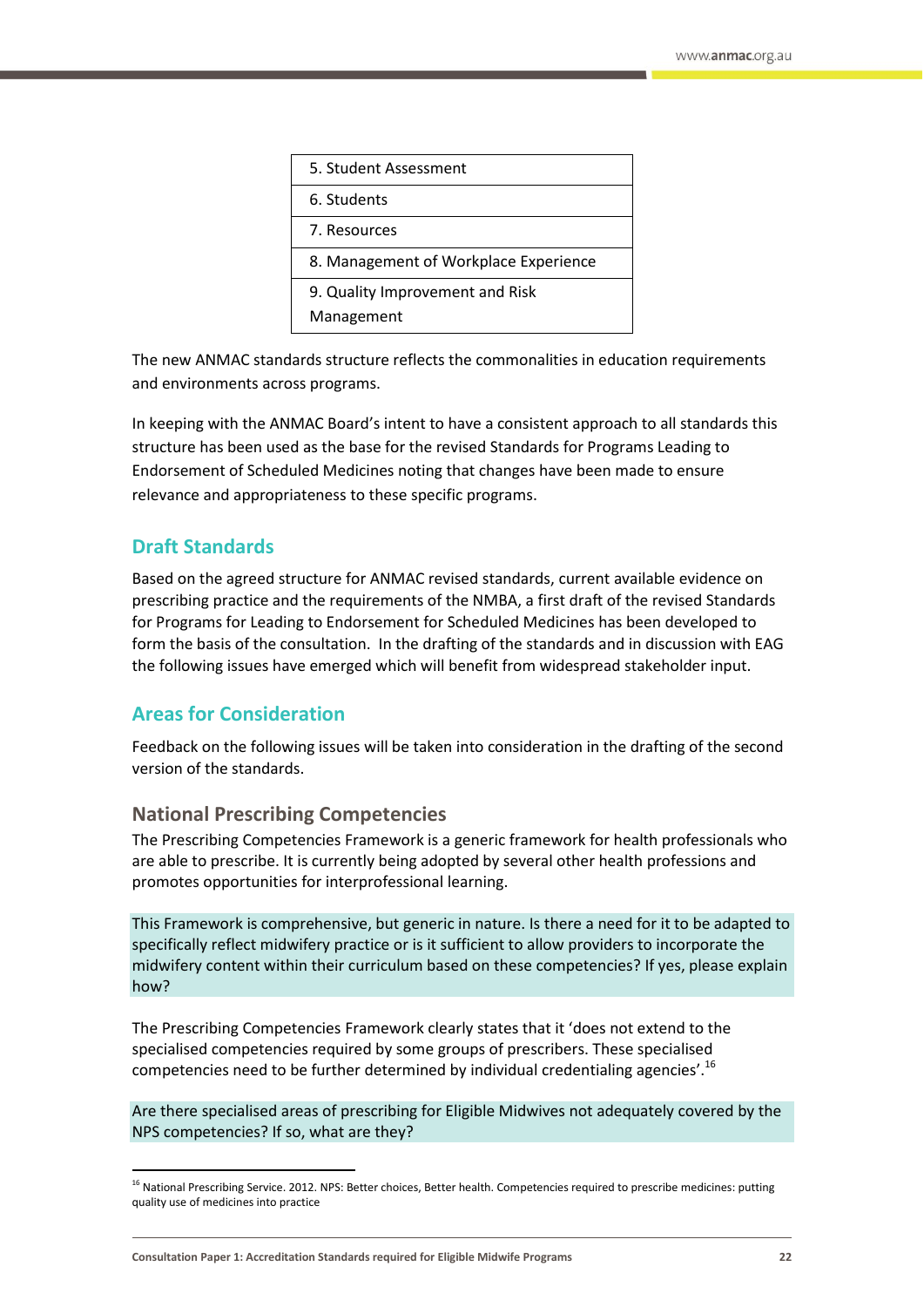Given the interprofessional nature of the competencies - Is it suitable for program content to be generic to all health care professionals or should it be specific to midwifery practice? If yes, is it all of the program or only components of the program which should be specific?

## **Providers of Programs Leading to Endorsement for Scheduled Medicines for Eligible Midwives**

There are currently only three higher education providers offering programs to support Eligible Midwives. These providers also provide bachelor and masters level programs leading to registration as a midwife in Australia, and hence have a sound understanding of the context of midwifery practice.

Should there be a pre-requisite for providers to be delivering other accredited midwifery programs in order to provide Programs Leading to Endorsement for Scheduled Medicines specifically with the intent to support Eligible Midwives? If not, what should the requirement be?

## **Naming and Scope**

These standards have come about due to the requirements set by the NMBA for Eligible Midwives. What should the name of the standards be to accurately reflect their scope i.e.: - Standards for Programs Leading to Endorsement for Scheduled Medicines

- Standards for Programs Leading to Endorsement for Scheduled Medicines for Midwives

## **Award Level**

The NMBA stipulate that Programs Leading to Endorsement for Scheduled Medicines for Eligible Midwives should be at the post-graduate level and at a minimum be one semester in length.

The proposed criteria states that the program be listed on the Australian Qualifications Framework (AQF) National Registry for the award of Graduate Certificate (level 8) or credit towards such a program as a minimum.

Is this the appropriate education level given the quantum of knowledge in the program? If so what should the Award be:

a. Graduate Certificate; or

- b. Statement of Completion
- c. Other please state?

 $\overline{\phantom{a}}$ 

## **Professional Practice Experience**

The current standards do not require a specific professional practice experience during the program. The newly released Health Practitioners Prescribing Pathways note that the education programs should provide 'quality clinically supervised practice to enhance learning'<sup>17</sup>.

What should the revised standards specify as the professional practice experience component? a. What should the standards specify as requirements of the professional practice experience? Eg. Specific tasks such as work with a pharmacist, undertake supervised prescribing, undertake

<sup>&</sup>lt;sup>17</sup> Health Workforce Australia 2013. The Health Professions Prescribing Pathway.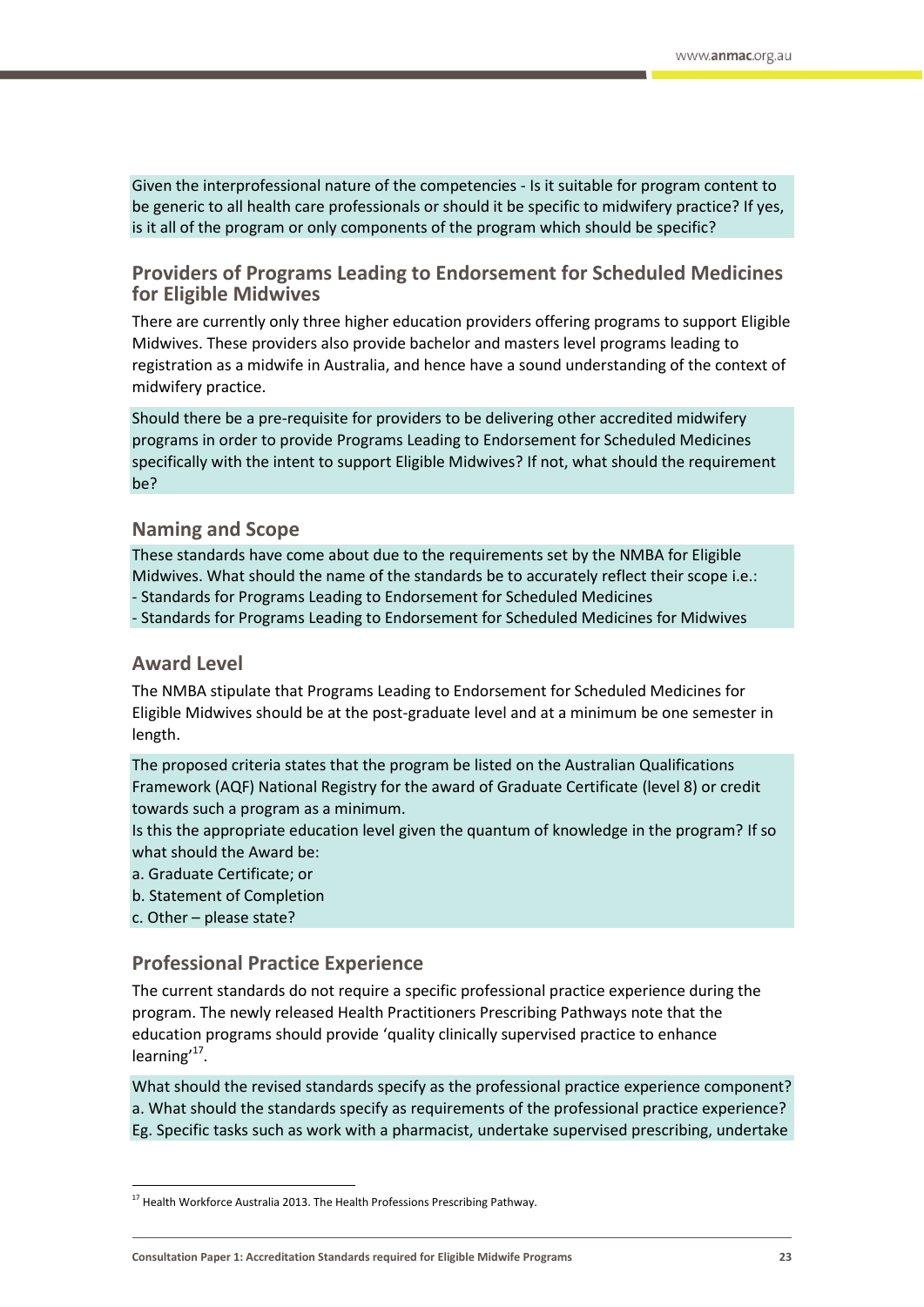medication history, or more broadly the ability to demonstrate attainment of the NPS competencies?

What forms would be acceptable - a formal mentoring plan, supervised clinical practice, simulation?

How should it be quantified? Eg. 4 hours, completion of specific tasks, other? What setting should be considered acceptable for professional practice experience? Eg. GP practice, maternity service?

**Other**

Are there other issues, gaps or duplications you wish to comment on?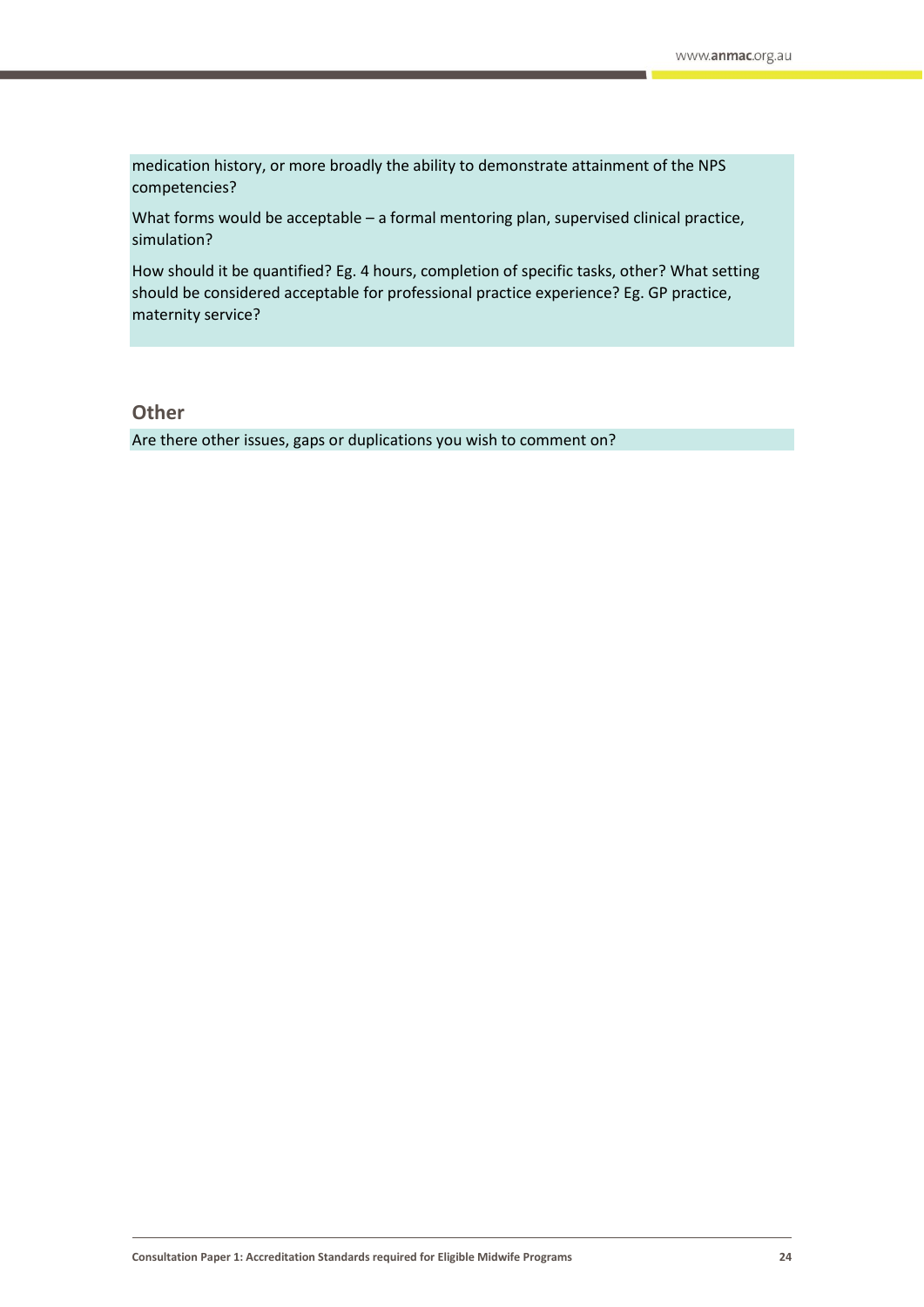# <span id="page-24-0"></span>**Standards for Programs Leading to Endorsement for Scheduled Medicines<sup>18</sup> – First Draft**

**Note**: Strikethrough and highlighting have been used to note deletions and specific additions to standards adapted from the Registered Nurse Standards and the draft Midwifery Accreditation Standards 2013

Please note: All standards are open to change based on feedback from the consultation period. Some specific criteria relating to the questions posed in the consultation paper have been footnoted as such.

## **Standard 1: Governance**

The education provider has established governance arrangements for the Endorsement for Scheduled Medicines program of study that develop and deliver a sustainable, high-quality education experience for students.

### **Criteria**

**.** 

The education provider must provide evidence of:

1.1 Current registration by the Tertiary Education Quality and Standards Agency (TEQSA) as an Australian university or other higher education provider or an organisation with a formal governance arrangement with a higher education provider.

1.2 Current accreditation of a midwifery program of study by the University (or TEQSA for nonself-accrediting Higher Education Providers) detailing the expiry date and any recommendations, conditions and progress reports related to the school<sup>19</sup>.

1.3 Listing on the Australian Qualifications Framework (AQF) National Registry for the award of Graduate Certificate (level 8) or credit towards such a program as a minimum<sup>20</sup>.

1.4 Current, documented academic governance structure for the university or other higher education provider and the school conducting the program (program provider) which ensures academic oversight.

1.5 Terms of reference for relevant program advisory committee demonstrating partnership with key stakeholders, including partnerships with Aboriginal and Torres Strait Islander health professionals and communities.

1.6 Staff delegations, reporting relationships, and the role of persons or committees in decision making related to the program.

 $18$  This title may changes based of feedback during the consultation period.

 $19$  This criteria may change based on feedback during the consultation period.

 $20$  This criteria may change based on feedback during the consultation period.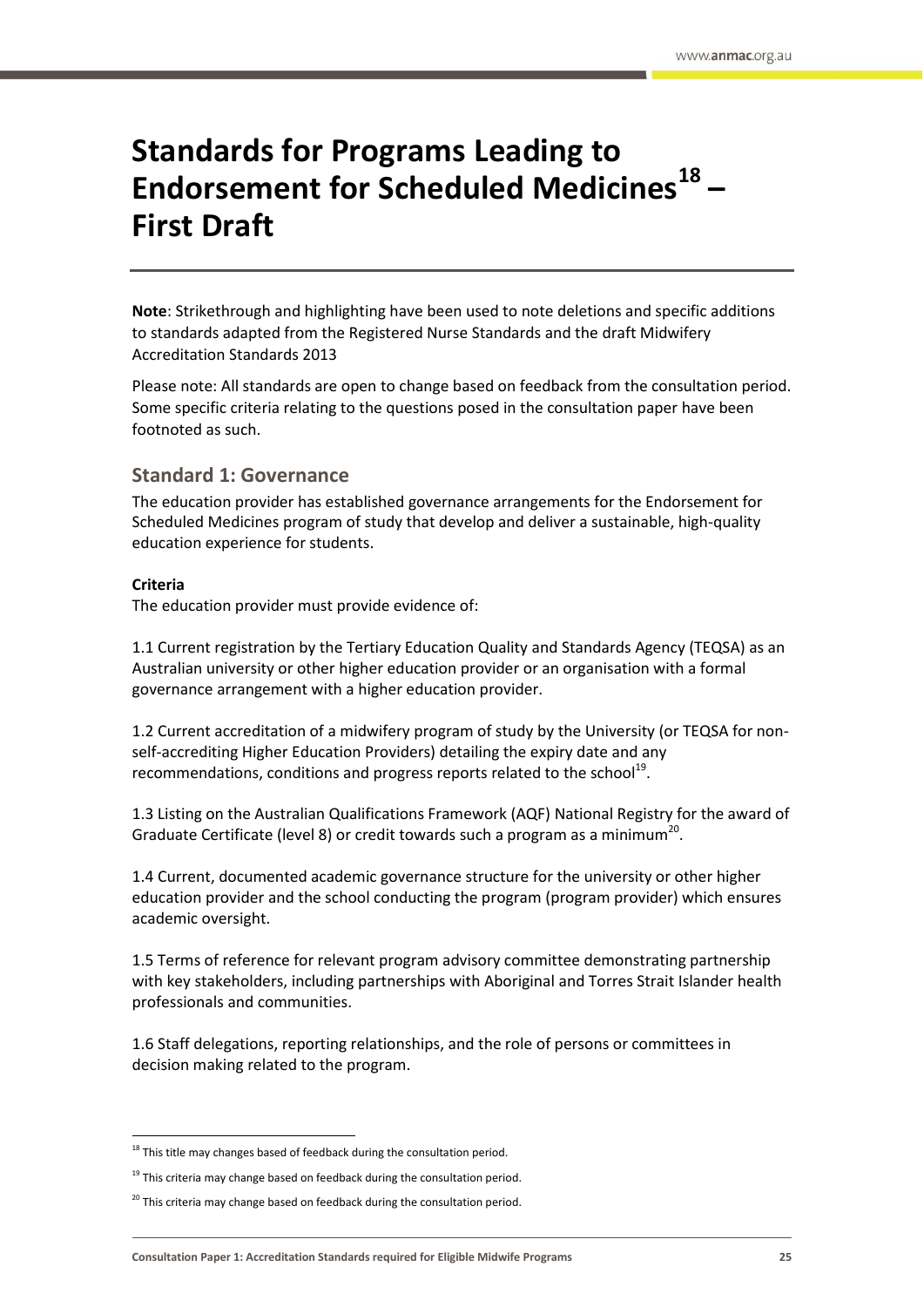1.7 Governance arrangements between the university or higher education provider and the school that ensure responsiveness to requirements for ongoing compliance with accreditation standards.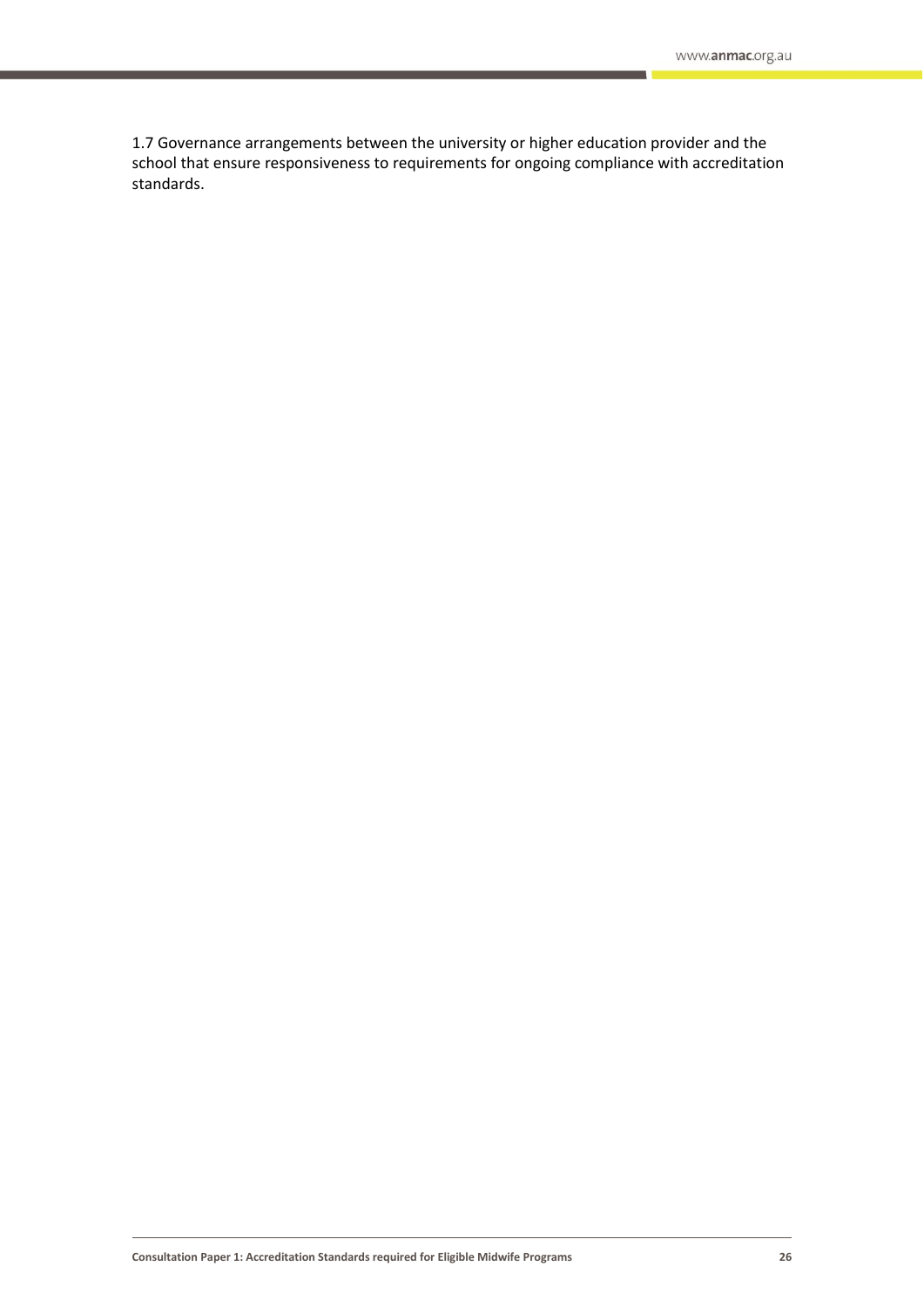## **Standard 2: Curriculum conceptual framework**

The program provider makes explicit, and uses a contemporary conceptual framework for the program that encompasses the educational and practice philosophies which underpin the design and delivery of the program.

### **Criteria**

The program provider demonstrates:

2.1 A clearly documented and explained conceptual framework for the program, including a curriculum underpinned by:

- a. a woman-centred midwifery philosophy
- b. philosophy of midwifery continuity of care
- c. primary health care principles
- d. the quality use of medicines and safe prescribing
- e. legal principles and the legislative framework
- f. an education philosophy.

2.2 The incorporation of contemporary Australian and international best practice teaching, learning and assessment methodologies and technologies to enhance the delivery of curriculum content, accommodate differences in student learning styles, stimulate student engagement and learning.

2.3 A program of study that is congruent with contemporary and evidence-based approaches to prescribing in midwifery practice and education and is also underpinned by principles of safety, quality and risk management.

2.4 Teaching and learning approaches that:

- a. enable achievement of stated learning outcomes
- b. facilitate the integration of theory and practice
- c. scaffold learning appropriately throughout the program
- d. encourage the development and application of critical thinking and reflective frameworks
- e. engender deep rather than surface learning
- f. encourage self-directed learning
- g. embed recognition that graduates of the program take professional responsibility for continuing competence and life-long learning
- h. instil students with promote the desire and capacity to continue to use, and learn from, and contribute to research throughout their careers
- i. promote emotional intelligence, communication, collaboration and teamwork, cultural safety, ethical practice and leadership skills expected of midwives
- j. incorporate an understanding of, and engagement with, intraprofessional and interprofessional learning for collaborative practice.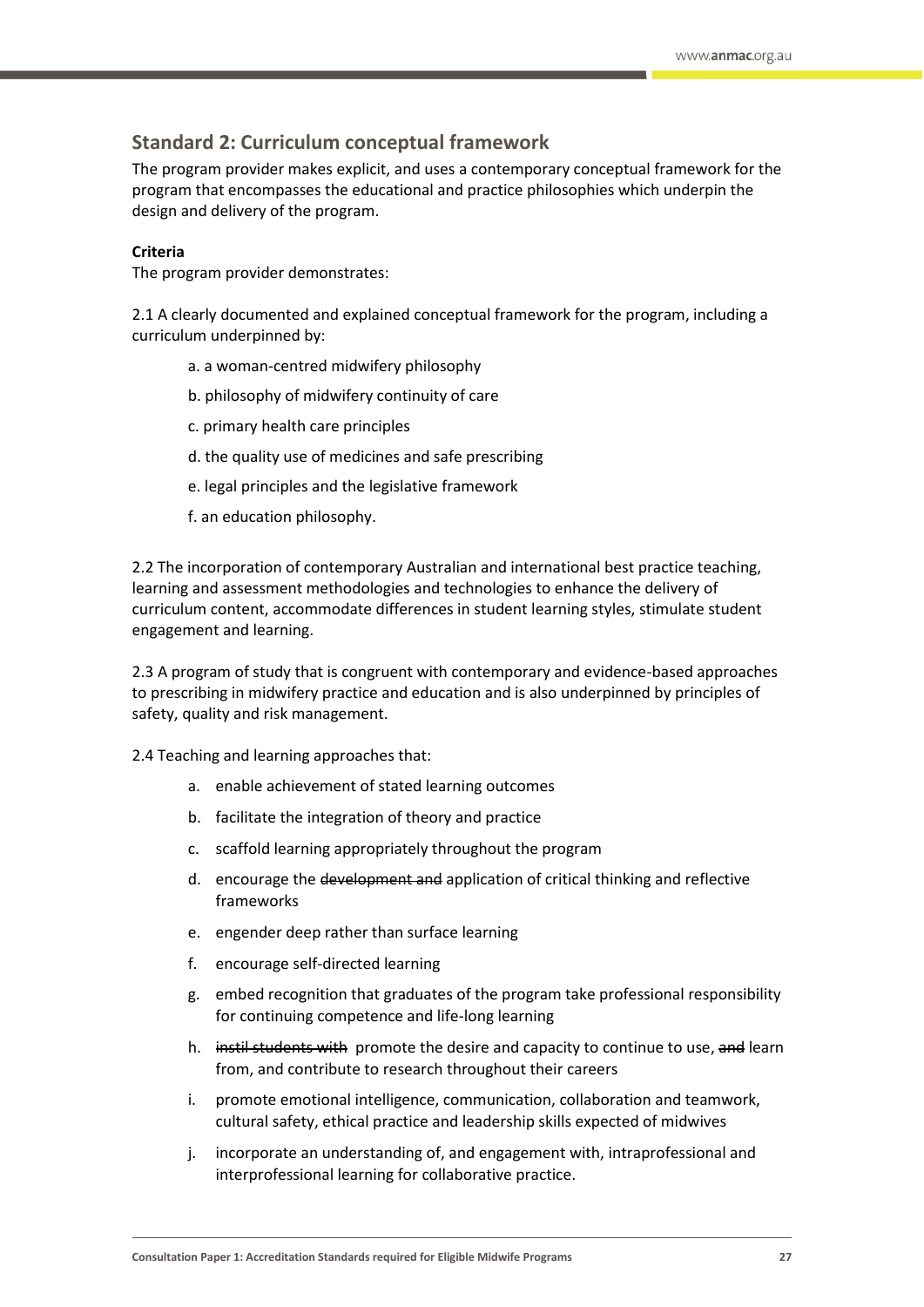## **Standard 3: Program Development and Structure**

The program of study is developed in collaboration with key stakeholders reflecting contemporary trends in midwifery, prescribing practice and education; complying in length and structure with the Australian Qualifications Framework (AQF) for the qualification offered and enabling graduates to meet the NPS National Competencies to Prescribe. Professional practice experience is sufficient to demonstrate safe and competent prescribing in midwifery practice by program completion.

### **Criteria**

The program provider demonstrates:

3.1 Consultative and collaborative approaches to curriculum design and program organisation between academic staff, those working in midwifery practice, those with pharmacology and medication management expertise, students, consumers and other key stakeholders including Aboriginal and Torres Strait Islander health professionals.

3.2 Contemporary midwifery, prescribing and education practice in the development and design of curriculum.

3.3 A map of subjects against the NPS: National Prescribing Competency Framework which clearly identifies the links between learning outcomes, assessments and required graduate competencies.

3.4 Descriptions of curriculum content and the rationale for its extent, depth and sequencing in relation to the knowledge, skills and behaviours expected of students.

3.5 Opportunities for student interaction with other health professions to support understanding of the multi-professional health care environment and facilitate interprofessional learning for collaborative practice.

3.6 Content and sequencing of the program of study prepares students for workplace experience and incorporates opportunities for simulated learning.

3.7 Professional practice experience in Australia to consolidate the acquisition of competence and facilitate transition to practice. A summative assessment is made against the NPS: National Prescribing Competency Framework in a midwifery practice setting.

3.8 Equivalence of subject outcomes for programs taught in Australia in all delivery modes in which the program is offered (subjects delivered on-campus or in mixed-mode, by distance or by e-learning methods).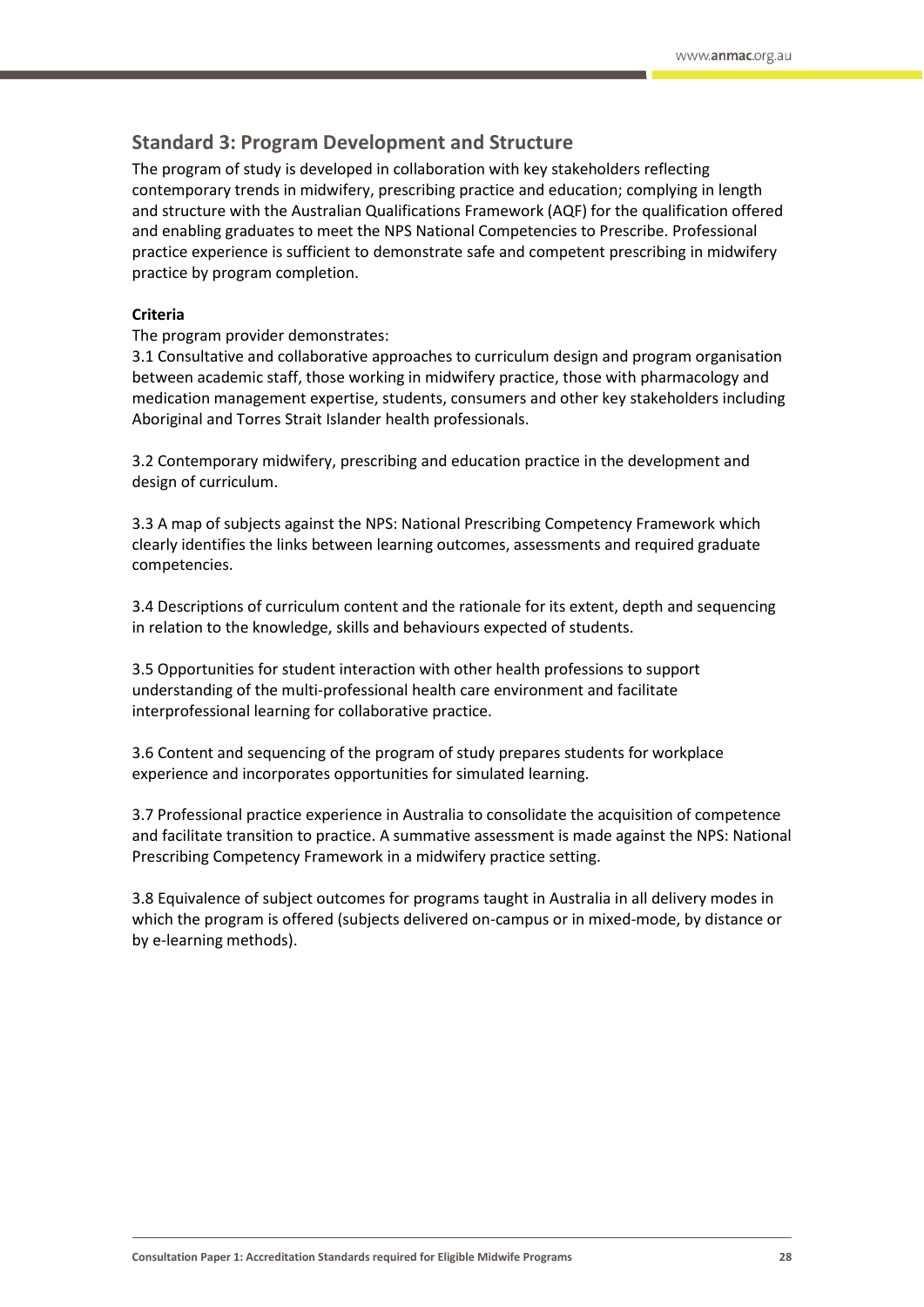## **Standard 4: Program content**

The program content delivered by the program provider comprehensively addresses the NPS: National Prescribing Competencies within the midwifery context and incorporates Australian and international best practice perspectives on midwifery practice.

#### **Criteria**

The program provider demonstrates:

4.1 A comprehensive curriculum document, based on the conceptual framework discussed in Standard 2 that includes:

- a. program structure and delivery modes, include on-line components
- b. subject outlines
- c. linkages between subject objectives, learning outcomes and their assessment and the National Prescribing Competency Framework in the midwifery context
- d. teaching and learning strategies
- e. a prescribing in midwifery practice experience plan

4.2 The central focus of the program is on contemporary prescribing in midwifery practice; this comprises, in addition to the content required to meet the attainment of the NPS competencies:

- a. a comprehensive understanding of the Prescribing Formulary for Eligible Midwives with a Scheduled Medicines Endorsement, relevant legislation and PBS requirements
- b. professional relationships and referral, including establishing collaborative arrangements with GPs and Obstetricians and/or health services
- c. Working with the MBS and PBS

4.3 Research and evidence-based inquiry underpins all elements of curriculum content and delivery.

4.4 Program content should include but not be limited to supporting the development and the application of knowledge and skills in:

- a. critical analysis and evaluation
- b. reflective practice
- c. professional advocacy
- d. responsibility and accountability
- e. quality improvement methodologies
- f. research appreciation and translation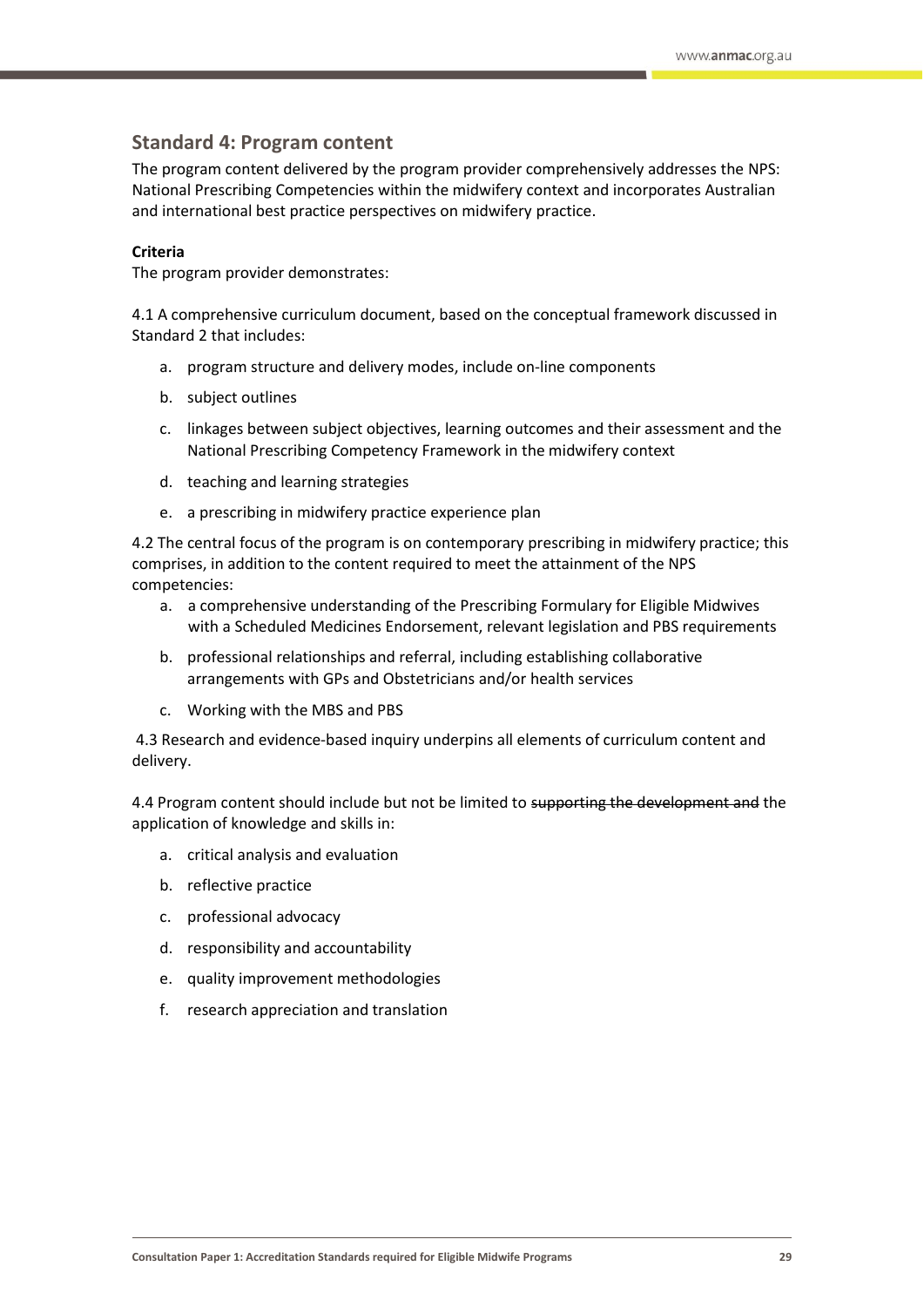## **Standard 5: Student Assessment**

The curriculum incorporates a variety of approaches to assessment that suit the nature of the learning experience and robustly measure achievement of required learning outcomes, including a summative assessment of student performance against the current National Prescribing Competency Framework.

### **Criteria**

The program provider demonstrates:

5.1 A consistent approach to student assessment across teaching sites and modalities that is periodically reviewed and updated.

5.2 Clear statements about assessment and progression rules and requirements provided to students at the commencement of the program.

5.3 The level, number and context of assessments are consistent with determining the achievement of the stated learning outcomes.

5.4 Both formative and summative assessment types and tasks exist across the program to enhance individual and collective learning as well as inform student progression.

5.5 A variety of assessment approaches to evaluate competence in the essential knowledge, skills and behaviours required for professional prescribing practice.

5.6 Appropriate assessment is used in professional practice experience to evaluate student ability to meet the National Prescribing Competency Framework within midwifery practice.

5.7 Ultimate accountability for the assessment of students in relation to their prescribing practice experience.

5.8 Evidence of procedural controls, fairness, reliability, validity and transparency in assessing students.

5.9 Processes to ensure the integrity of online assessment.

5.10 Collaboration between midwifery service providers (where relevant) and teaching staff in selecting and implementing assessment methods.

5.11 A summative assessment of student achievement of competence against the current National Prescribing Competency Framework within midwifery practice is conducted by a health professional who has demonstrated current experience in assessing prescribing practice in an Australian midwifery context before program completion.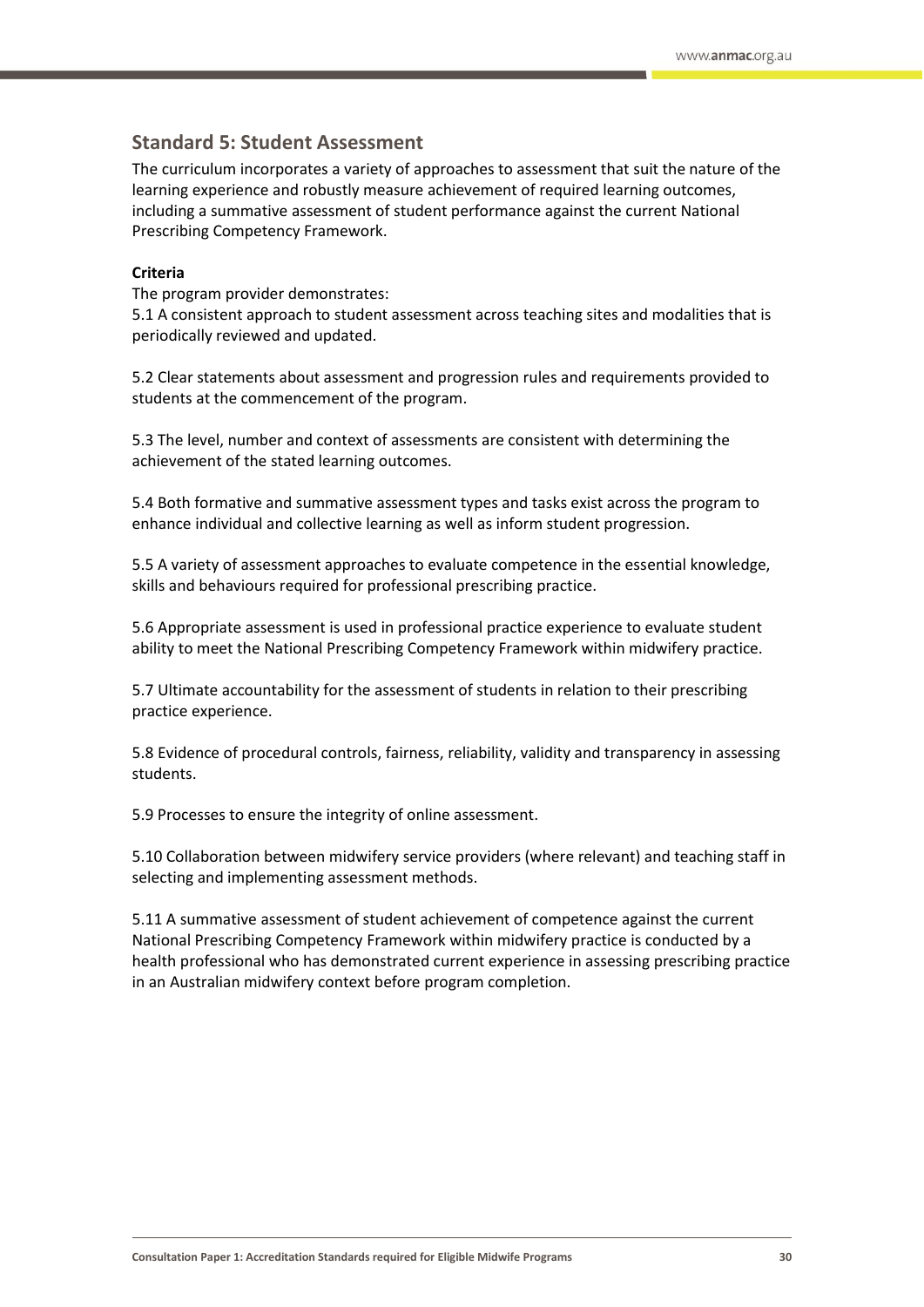## **Standard 6: Students**

The program provider's approach to attracting, enrolling, supporting and assessing students is underpinned by values of transparency, authenticity, equal opportunity and an appreciation of social and cultural diversity.

#### **Criteria**

The program provider demonstrates:

6.1 Applicants are informed of the following before accepting an offer of enrolment:

- a. modes for program delivery and location of midwifery practice experience placements
- b. specific requirements for entry to the program of study including English language proficiency
- c. compliance with the National Law by notifying the Australian Health Practitioner Regulation Agency if a student undertaking professional practice experience has an impairment that may place the public at risk of harm
- d. specific requirements for right of entry to health services for prescribing in midwifery practice experience placements (including, fitness for practice, immunisation and criminal history)
- e. NMBA requirements as an eligible midwife.

6.2 Students are selected for the program based on clear, justifiable and published admission criteria.

6.3 Students have sufficient English language proficiency and communication skills to be able to successfully undertake academic experience and prescribing in midwifery practice experience requirements throughout the program.

6.4 Students are informed about, and have access to, appropriate support services including counselling, health care and academic advisory services.

6.5 Processes to enable early identification and support for students who are not performing well academically or have professional conduct issues.

6.6 All students have equal opportunity to attain the National Prescribing Competency Framework in midwifery practice. The mode or location of program delivery should not influence this opportunity.

6.7 Processes for student representation and feedback in matters relating to governance and program management, content, delivery and evaluation.

6.8 Aboriginal and Torres Strait Islander peoples are encouraged to enrol and a range of support needs are provided to those students.

6.9 Other groups underrepresented in the midwifery profession, especially those from culturally, socially and linguistically diverse backgrounds, are encouraged to enrol and support needs are provided to those students.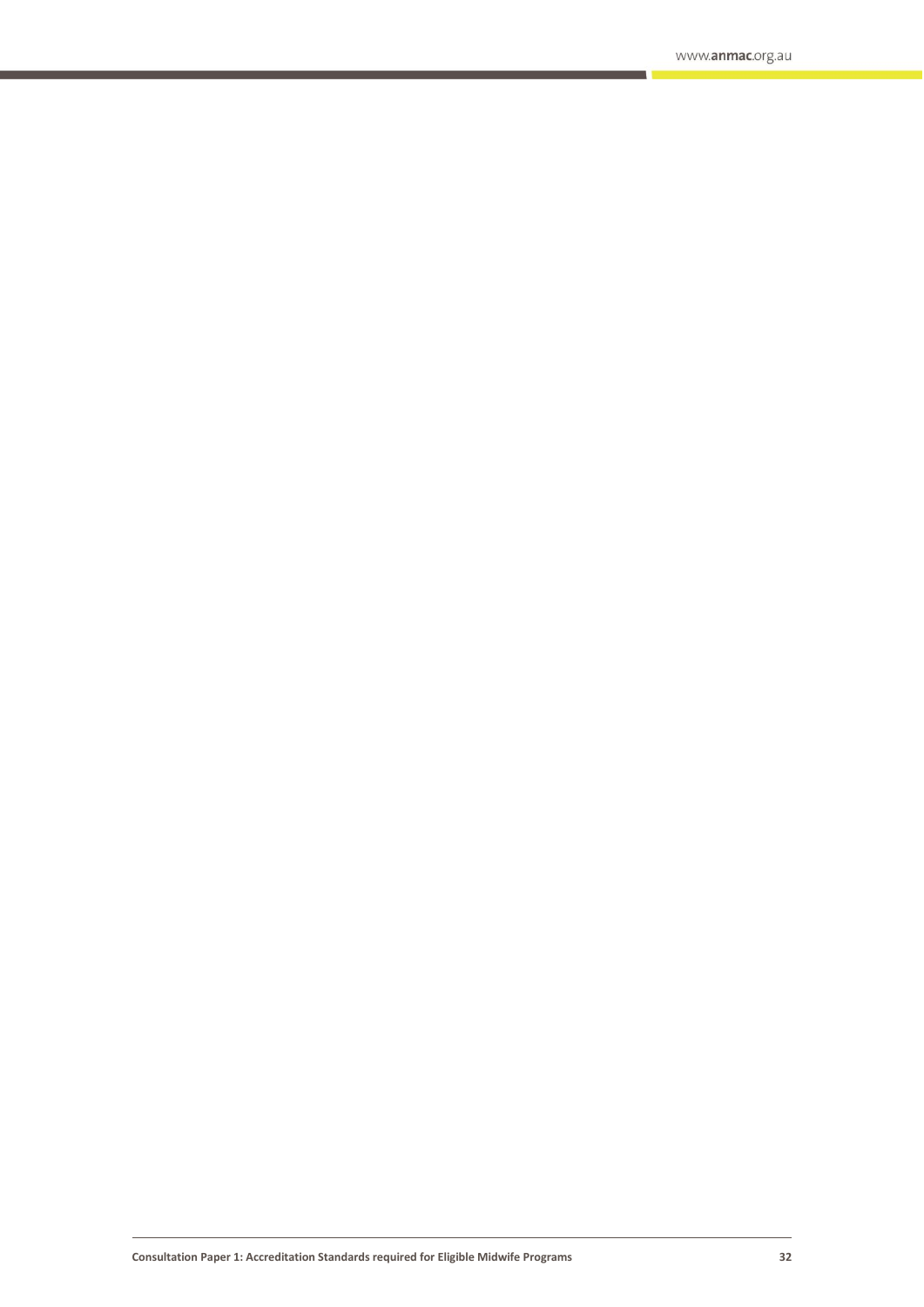## **Standard 7: Resources**

The program provider has adequate facilities, equipment and teaching resources, as well as staff who are qualified, capable and sufficient in number, to enable students to attain the National Prescribing Competency Framework in midwifery practice.

#### **Criteria**

The program provider demonstrates:

7.1 Staff, facilities, equipment and other teaching resources are sufficient in quality and quantity for the anticipated student population and any planned increase.

7.2 Students have sufficient and timely access to academic and clinical teaching staff to support their learning.

7.3 A balance of academic, clinical, technical and administrative staff appropriate to meeting teaching, research and governance commitments.

7.4 Staff recruitment strategies:

- a. are culturally inclusive and reflect population diversity
- b. take affirmative action to encourage participation from Aboriginal and Torres Strait Islander peoples.

7.5 Documented position descriptions for teaching staff, clearly articulating roles, reporting relationships, responsibilities and accountabilities.

7.6 The Head of Discipline responsible for midwifery curriculum development holds current Australian general registration as a Midwife with no conditions relating to conduct, holds a relevant post graduate qualification, maintains active involvement in the midwifery profession and has strong links with contemporary midwifery education and research.

7.7 Staff teaching, supervising and assessing prescribing practice in midwifery related subjects have current Australian general registration as a Midwife with no conditions relating to conduct with relevant clinical and academic preparation and experience.

7.8 Academic staff are qualified in midwifery practice for their level of teaching, to at least one tertiary qualification standard higher than the program of study being taught or with equivalent midwifery practice experience.

7.9 In cases where an academic staff member's tertiary qualifications do not include midwifery, their qualifications and experience are relevant to the subject(s) they are teaching.

7.10 Processes to ensure academic staff demonstrate a sound understanding of contemporary midwifery research, scholarship and practice in the subject(s) they teach.

7.11 Teaching and learning takes place in an active research environment where academic staff are engaged in research and/or scholarship and/or generating new knowledge. Areas of interest, publications, grants and conference papers are documented.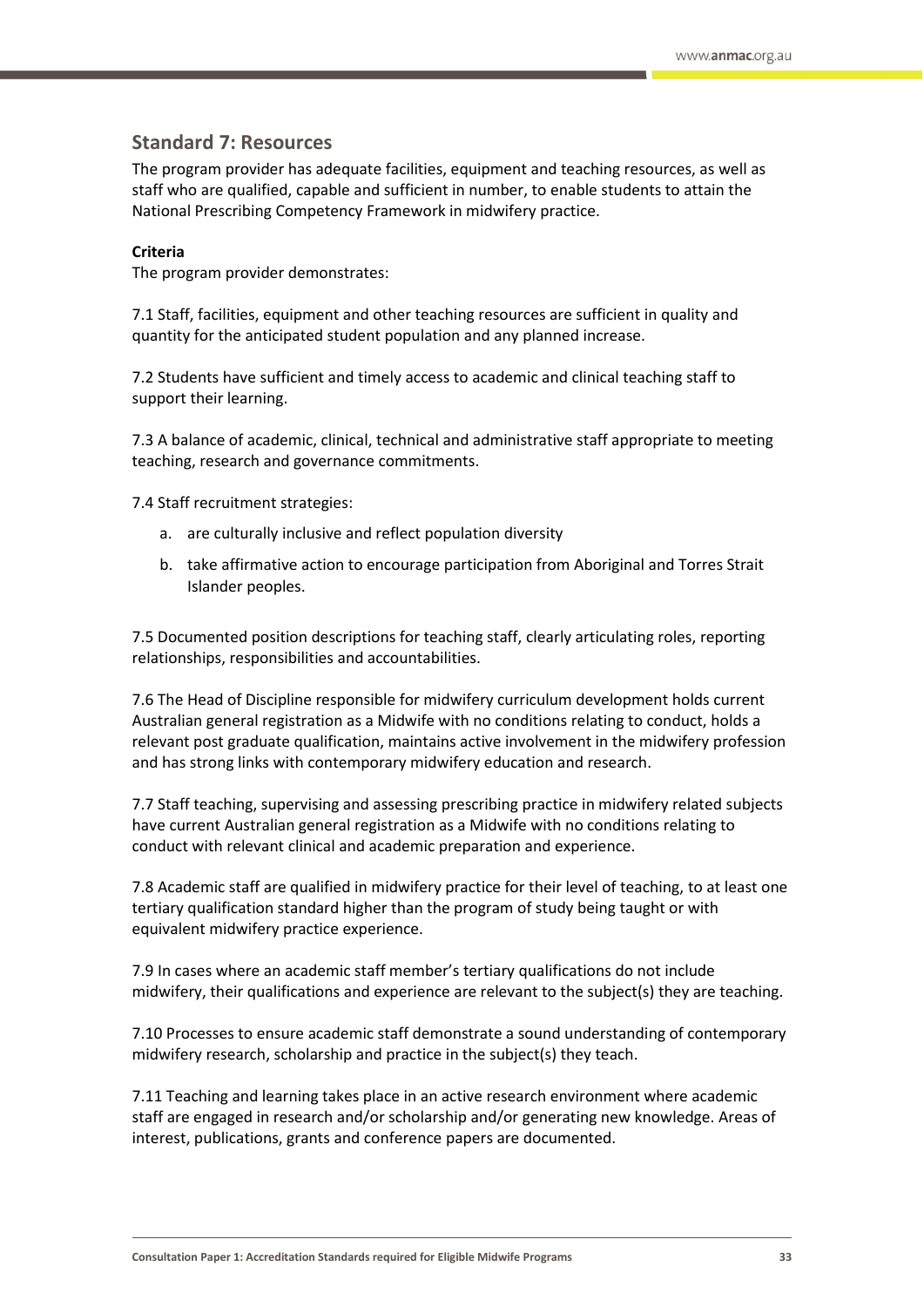7.12 Policies and processes to verify and monitor the academic and professional credentials, including current general registration as a Midwife with no conditions relating to conduct of current and incoming staff and to evaluate their performance and development needs.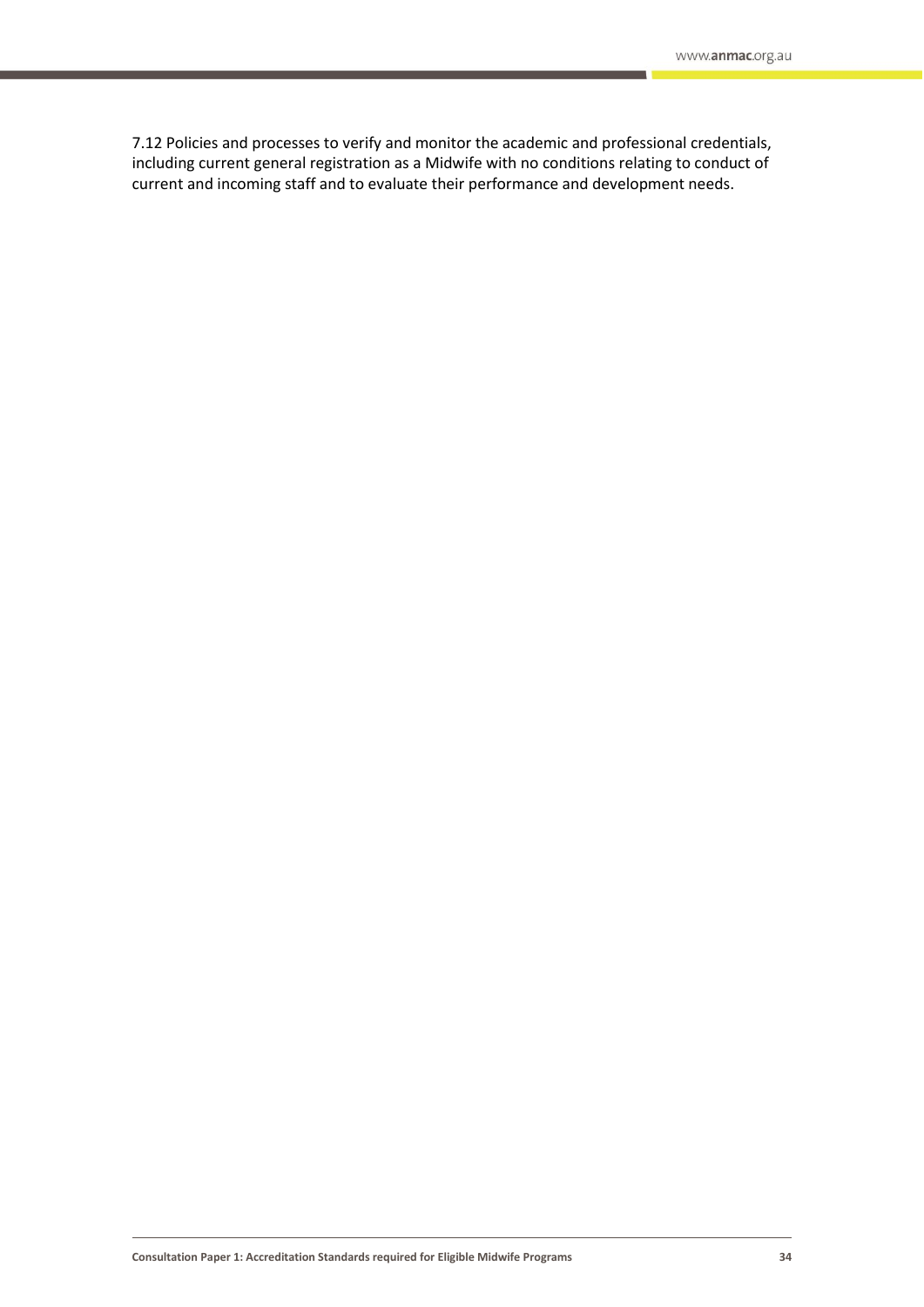# **Standard 8: Professional Practice Experience <sup>21</sup>**

The program provider ensures that every student is given supervised professional practice experience conducted in an environment(s) providing suitable opportunities and conditions for students to demonstrate the current National Prescribing Competency Standards within midwifery practice.

### **Criteria**

**.** 

The program provider demonstrates:

8.1 Constructive relationships and clear contractual arrangements with all health providers where students gain their professional practice experience reflecting the midwifery context and processes to ensure these are regularly evaluated and updated.

8.2 Risk management strategies in all environments where students are placed to gain their professional practice experiences in the midwifery context and processes to ensure these are regularly reviewed and updated.

8.3 Each student is provided with professional practice experiences appropriate for the attainment of the current National Prescribing Competency Framework within midwifery practice.

8.4 Opportunities are provided for intraprofessional and interprofessional learning and the development of knowledge, skills and behaviours for collaborative practice.

8.5 Clearly articulated models of supervision, support, facilitation and assessment are in place so students can achieve required learning outcomes and current National Prescribing Competency Framework within midwifery practice.

8.6 Academics, midwives and other health professionals engaged in supervising and supporting students during professional practice experiences are adequately prepared for this role and seek to incorporate contemporary and evidence-based Australian and international perspectives on prescribing practice in midwifery.

8.7 Assessment of prescribing competence within the context of the professional practice experience is undertaken by appropriately qualified and prepared health professionals.

8.8 Appropriate resources are provided, monitored and regularly evaluated to support students while on professional practice experience.

<sup>&</sup>lt;sup>21</sup> Note this standard and criteria may change considerably or even be deleted depending on feedback gained during the consultation process.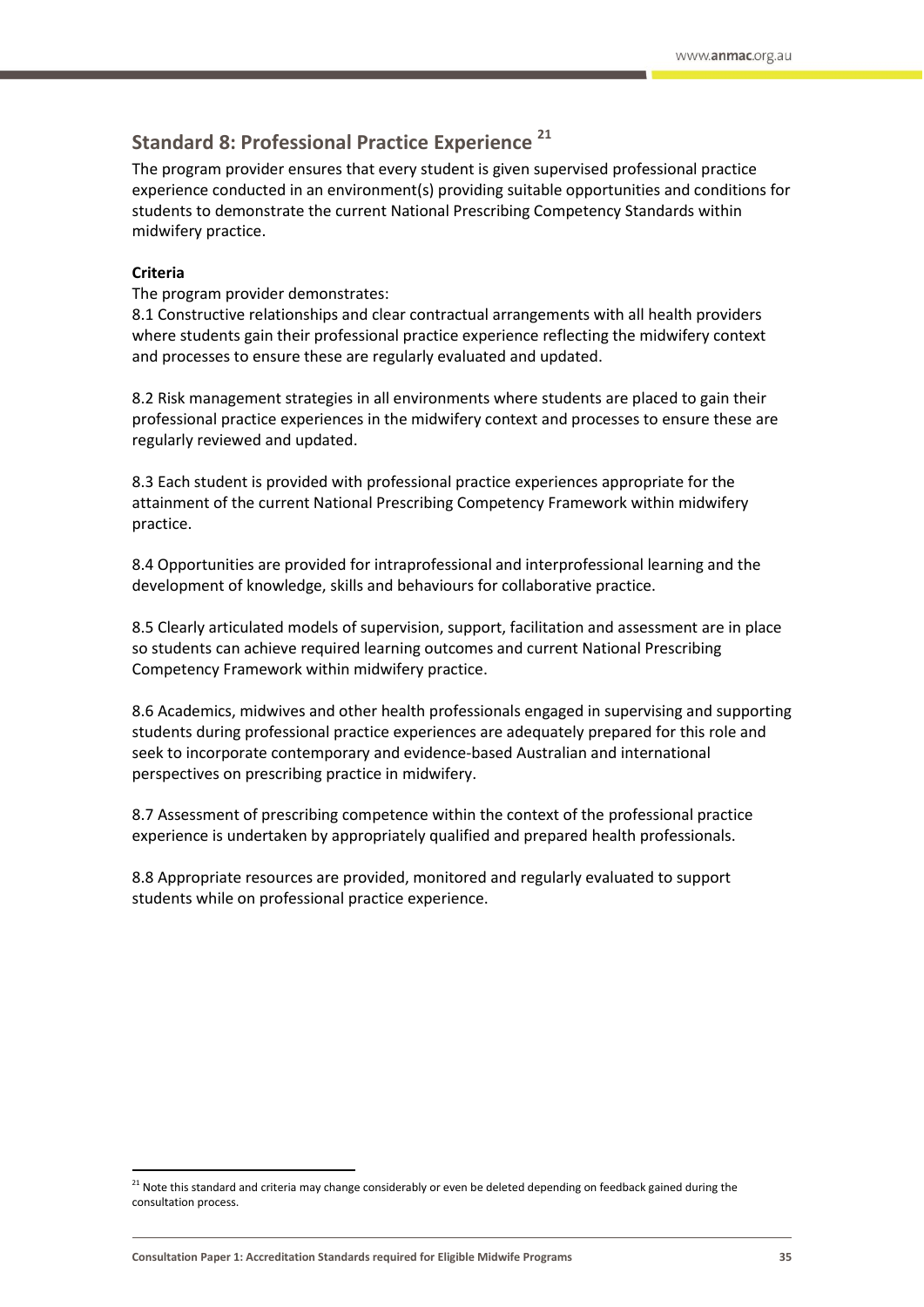## **Standard 9: Quality Improvement and Risk Management**

The program provider is able to assess and address risks to the program, its outcomes and students, and has a primary focus on continually improving the quality of the teaching and learning experience for students and the competence of graduates.

### **Criteria**

The program provider demonstrates:

9.1 Responsibility and control of program development, monitoring, review, evaluation and quality improvement is delegated to the nursing school with oversight by the academic board or equivalent.

9.2 Regular evaluation of academic and clinical supervisor effectiveness using feedback from students and other sources; systems to monitor and, where necessary, improve staff performance.

9.3 Professional and academic development of staff to advance knowledge and competence in teaching effectiveness and assessment.

9.4 Feedback gained from the quality cycle incorporated into the program of study to improve the experience of theory and practice learning for students.

9.5 Regular evaluation and revision of program content to include contemporary and emerging issues surrounding prescribing in midwifery practice, health care research and health policy and reform.

9.6 Students and staff are adequately indemnified for relevant activities undertaken as part of program requirements.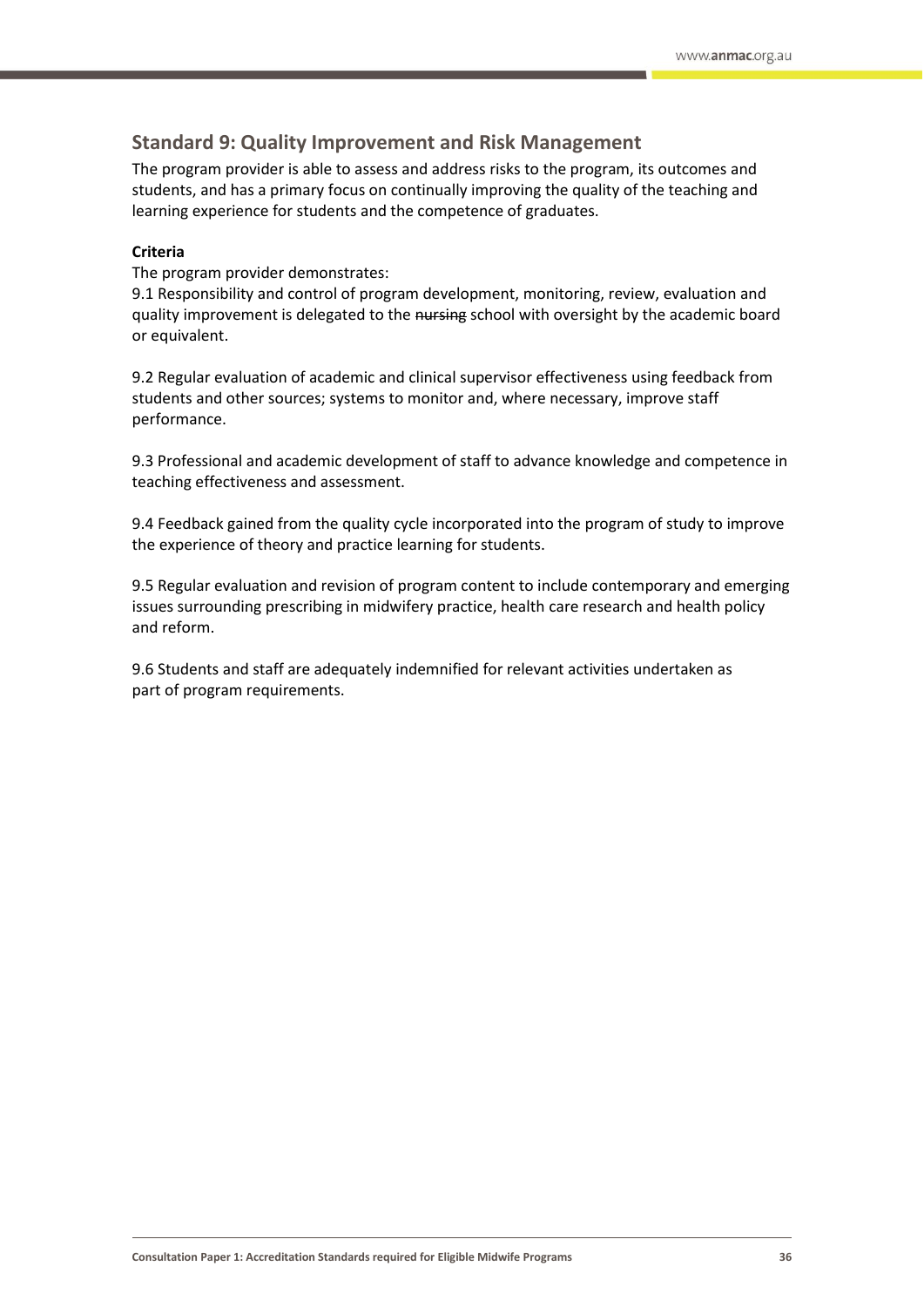# <span id="page-36-0"></span>**Terms and Acronyms**

The following terms are used in this document.

| Term                     | <b>Meaning</b>                                                                                                     |  |
|--------------------------|--------------------------------------------------------------------------------------------------------------------|--|
| <b>ANMAC</b>             | The Australian Nursing and Midwifery Accreditation Council                                                         |  |
| <b>ANMC</b>              | The Australian Nursing and Midwifery Council (preceded the<br>formation of ANMAC)                                  |  |
| <b>AQF</b>               | <b>Australian Qualifications Framework</b>                                                                         |  |
| <b>EAG</b>               | <b>Expert Advisory Group established by ANMAC to provide</b><br>governance over this review process.               |  |
| <b>HPPP</b>              | <b>Health Practitioners Prescribing Pathway</b>                                                                    |  |
| <b>HWA</b>               | Health Workforce Australia                                                                                         |  |
| <b>MBS</b>               | Medical Benefits Scheme                                                                                            |  |
| <b>NMBA</b>              | Nurses and Midwives Board of Australia                                                                             |  |
| <b>NPS</b>               | National Prescribing Service                                                                                       |  |
| <b>NRAS</b>              | National Registration and Accreditation Scheme                                                                     |  |
| <b>PBS</b>               | Pharmaceutical Benefits Scheme                                                                                     |  |
| Quality Use of Medicines | Part of the National Medicines Policy to ensure the judicious,<br>appropriate, safe and effective use of medicines |  |
| <b>TEQSA</b>             | <b>Tertiary Education Quality and Standards Agency</b>                                                             |  |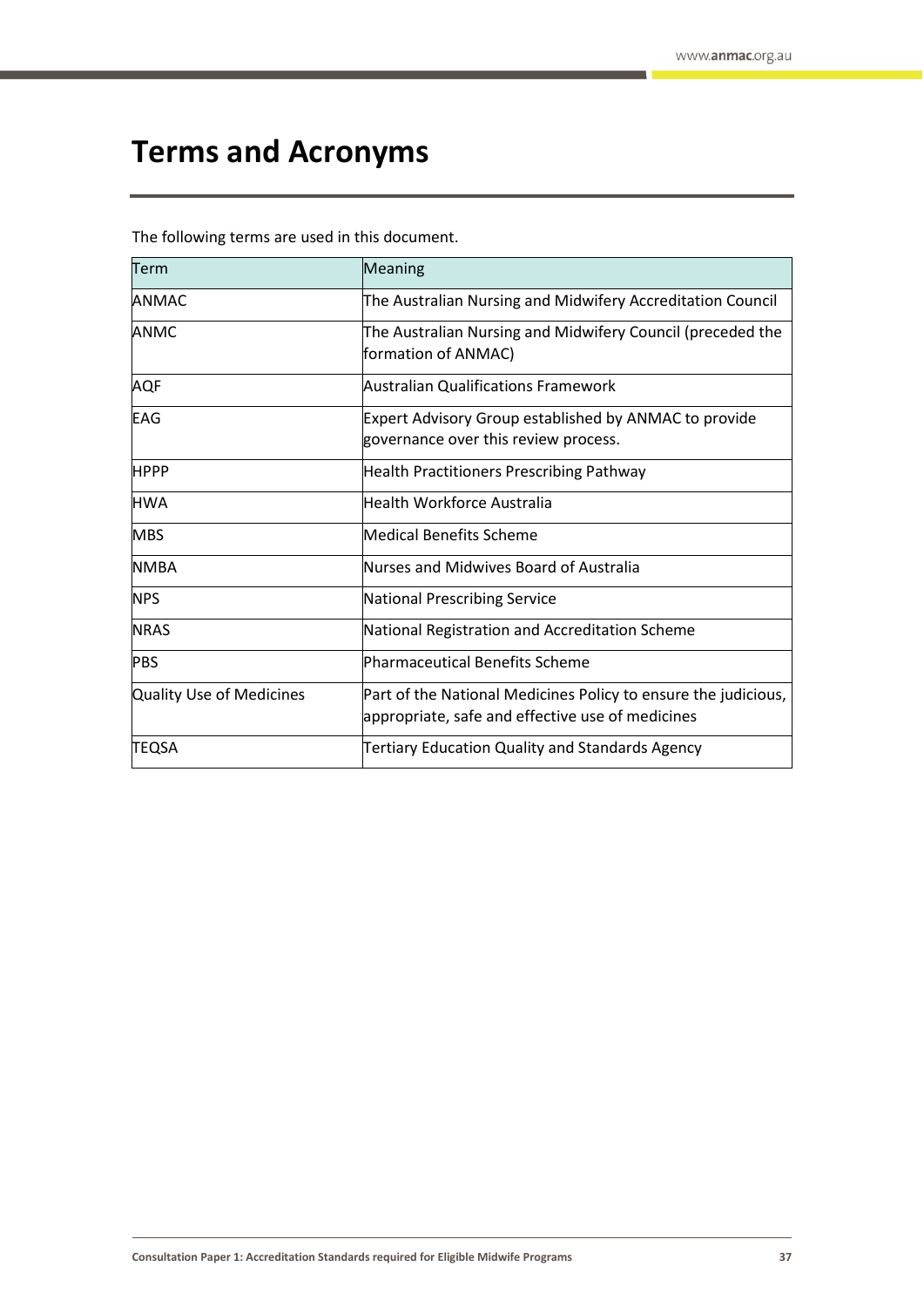# <span id="page-37-0"></span>**Bibliography**

ANMAC. 2013 Mapping of Draft Midwifery Accreditation Standards with Accreditation Standards for Eligible Midwife Programs. Review of accreditation standards for Eligible Midwife programs.

ANMAC. 2013. Draft Entry Programs for Internationally Qualified Registered Nurses Accreditation Standards.

Australian Government. The Department of Health and Ageing. 1999. National Medicines Policy 2000.

Australian Government. The Department of Health. Eligible Midwives Questions and Answers. 1 November 2013Viewed

a[twww.health.gov.au/internet/main/publishing.nsf/Content/midwives-nurse-pract-qanda](file:///C:/Users/jdoolan/AppData/Local/Microsoft/Windows/Temporary%20Internet%20Files/Content.Outlook/N6OKXIQS/www.health.gov.au/internet/main/publishing.nsf/Content/midwives-nurse-pract-qanda) on the 14 November 2013

Australian Government. The Department of Human Services. Medicare. Nurse practitioners and midwives. [www.medicareaustralia.gov.au/provider/other-healthcare/nurse-midwives.jsp](file:///C:/Users/jdoolan/AppData/Local/Microsoft/Windows/Temporary%20Internet%20Files/Content.Outlook/N6OKXIQS/www.medicareaustralia.gov.au/provider/other-healthcare/nurse-midwives.jsp) on 14/11/2013

Australian Nursing and Midwifery Council. 2006 Code of Ethics for Midwives.

Australian Nursing and Midwifery Council. 2010. Interim Standards for Professional Practice Review Programs.

Health Insurance Act 1973 2013. Explanatory Statement Select Legislative Instrument 2013 No. 186 Health Insurance Amendment (Midwives) Regulation

Health Workforce Australia 2013: Health Professionals Prescribing Pathway (HPPP) Project – Final Report.

Health Workforce Australia Communique 4 - Health Professionals Prescribing Pathway (HPPP) Project. Project Advisory Group Meeting 4 – 14 May 2013 viewed at [/www.hwa.gov.au/sites/uploads/HPPP-PAG\\_Communique-4.pdf](file:///C:/www.hwa.gov.au/sites/uploads/HPPP-PAG_Communique-4.pdf) on 14/11/2013

Health Workforce Australia. 2013. Draft Health Professionals Prescribing Pathway.

Health Workforce Australia. 2013. The Health Professionals Prescribing Pathway (HPPP).

Lum E, Mitchell C, and Coombes I. 2013. The competent prescriber: 12 core competencies for safe prescribing. Australian Prescriber. 36:1 13-16

Mapping of Draft Midwifery Accreditation Standards with Accreditation Standards for Eligible Midwife Programs.

Monk A, Tracy S, Fouruer M and Barclay L. 2013, Australian Primary Maternity Units: Past, Present and Future. Women and Birth 26 (2013) 213–218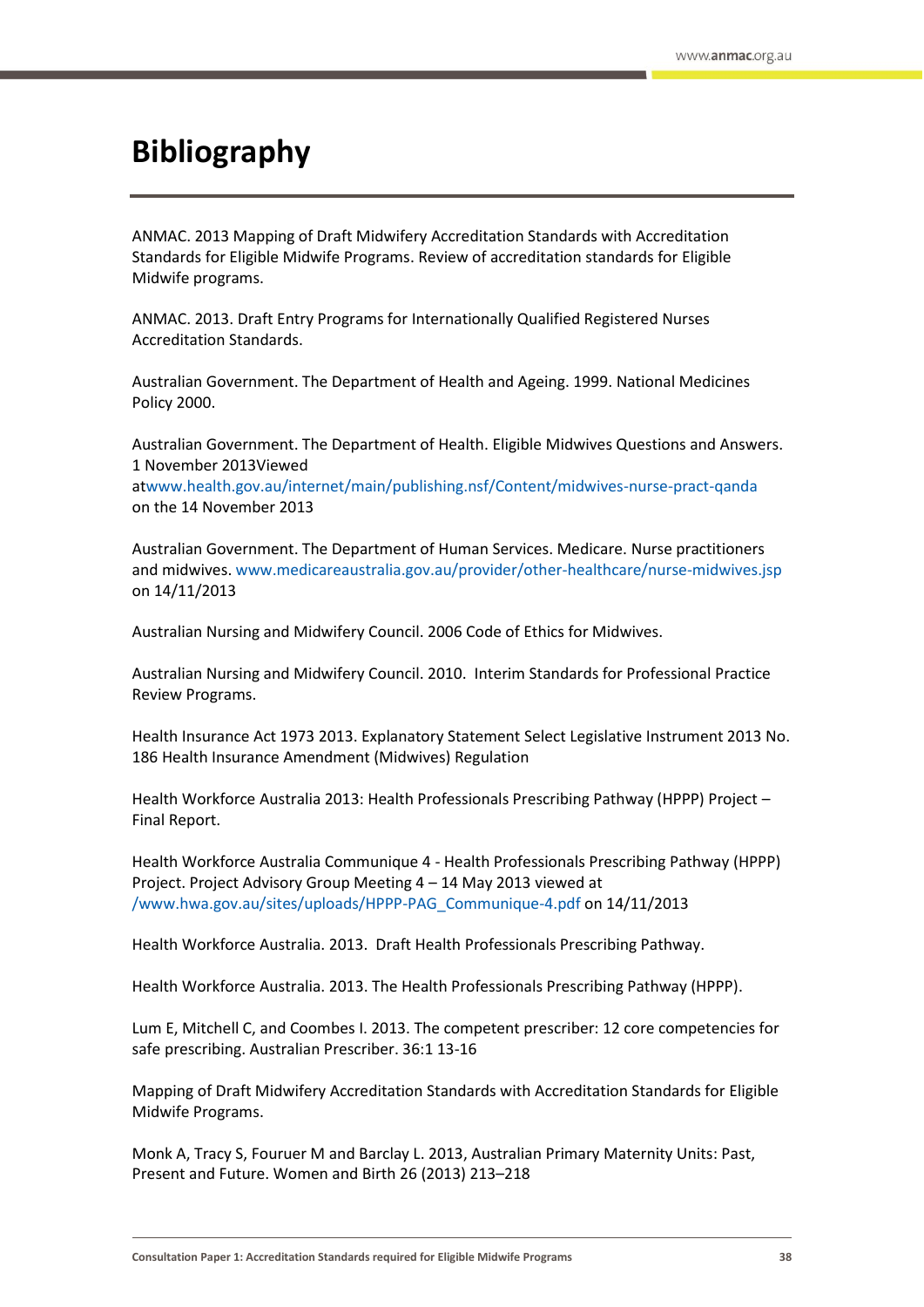National Prescribing Service. 2012, NPS: Better choices, Better health. Competencies required to prescribe medicines: putting quality use of medicines into practice.

NMBA 2008, Code of professional conduct for midwives in Australia

NMBA 2013, Framework for assessing national competency standards for registered nurses, enrolled nurses and midwives

NMBA 2013, Draft Revised Safety and Quality Framework for Midwives

NMBA Guidelines for Education Requirements for Recognition as Eligible Midwives and Accreditation Standards for programs of study leading to endorsement for scheduled medicines for Eligible Midwives

NMBA. Eligible Midwife Registration Standard.

NMBA. Prescribing Formulary for Eligible Midwives with a Scheduled Medicines Endorsement

Raven M. 2012. Research Roundup - Nurse Practitioner and Midwife Prescribing in Australia. Issue 26.

Sidebothom M. 2012. Responding to the changing landscape: Australian midwifery. The Practising Midwife. December 2012

Tan A, Emmerton L, Hattingh H. 2012. A review of the medication pathway in rural Queensland, Australia International Journal of Pharmacy Practice 2012, 20, pp. 324–339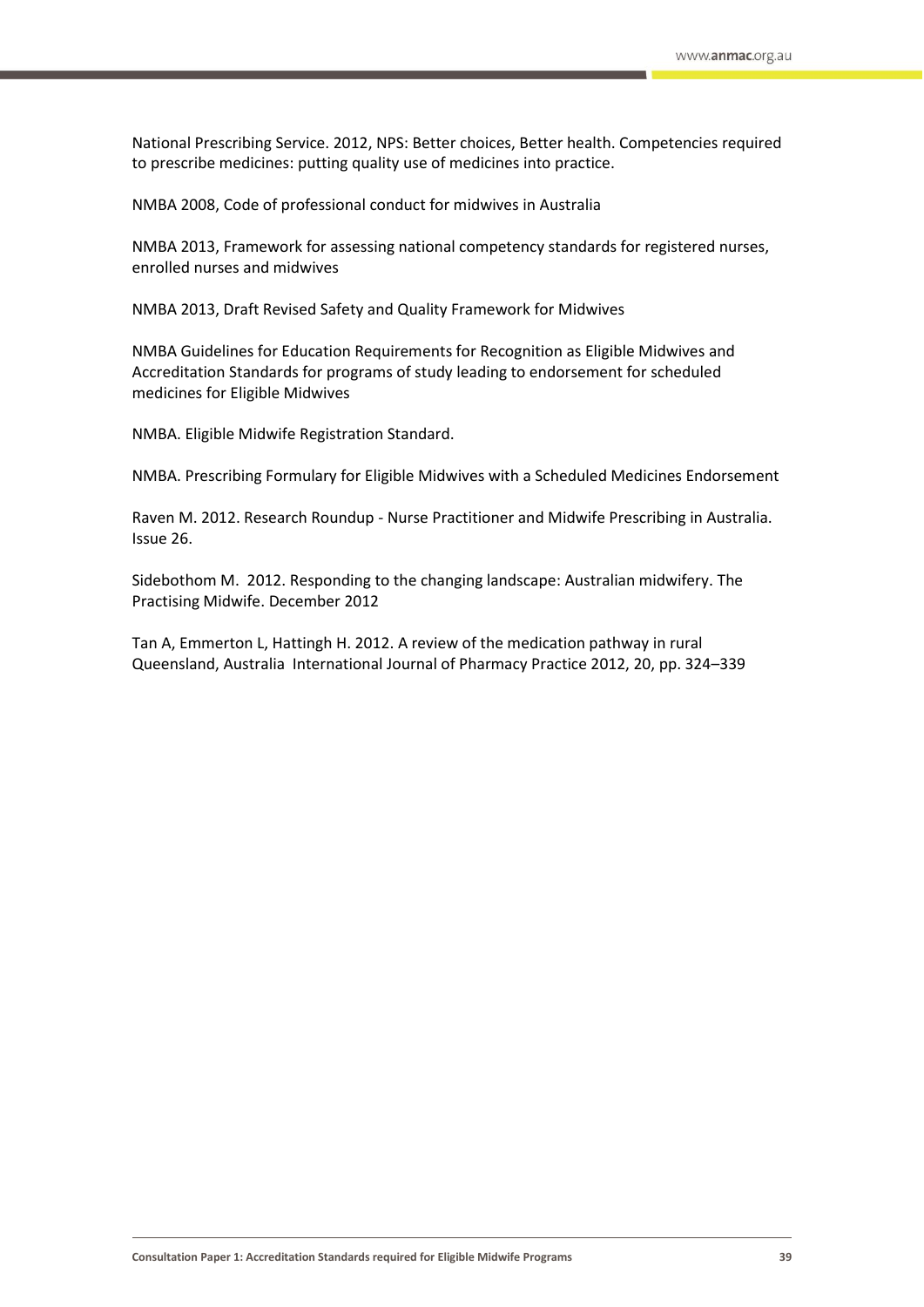# **Attachment 1: National Prescribing Competencies**

<span id="page-39-0"></span>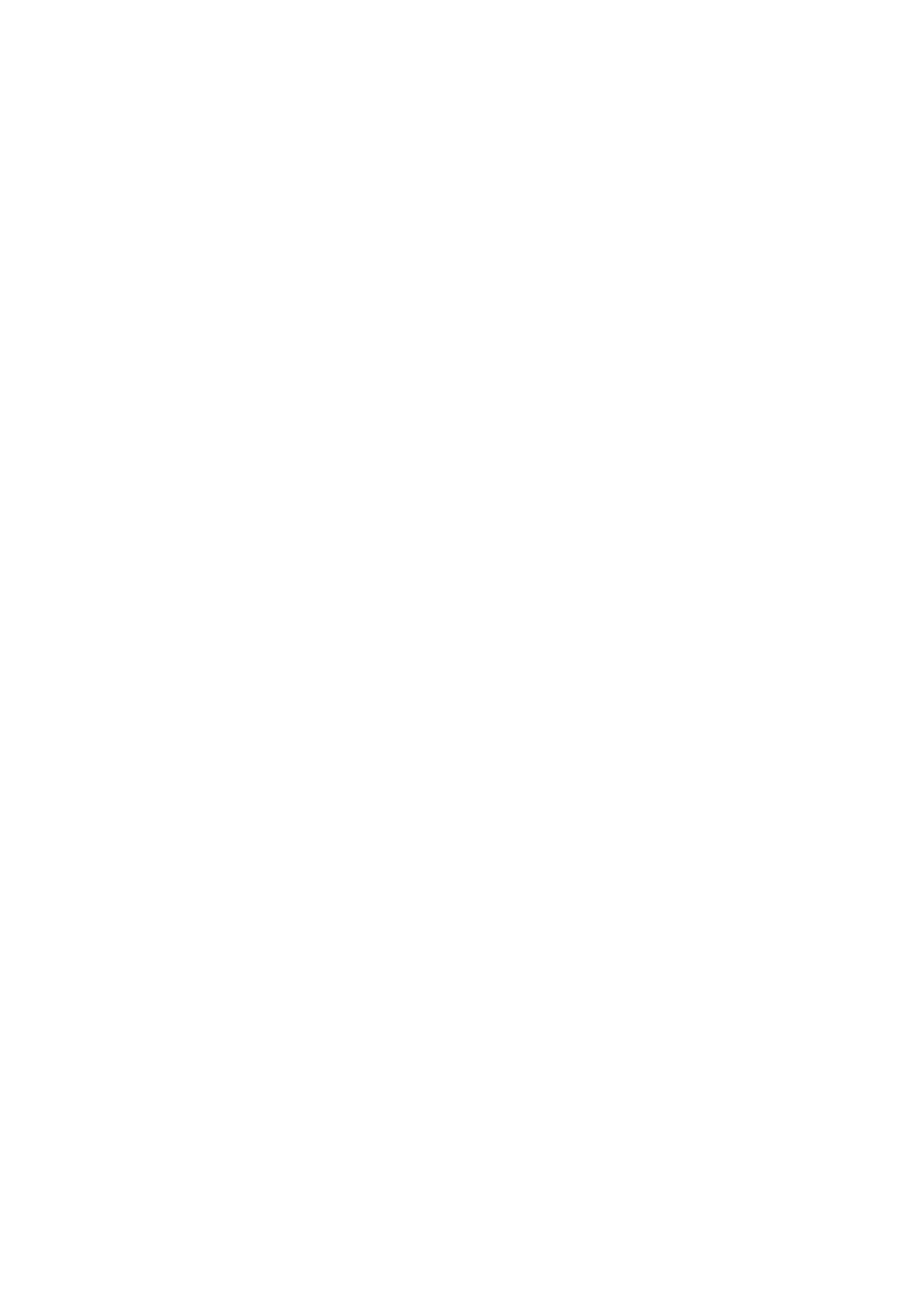# <span id="page-41-0"></span>**Attachment 2: Stakeholder List**

| <b>PRINCIPAL AGENCIES</b>                                     | <b>STAKEHOLDER CONSULTATION</b>                 | <b>EXPERT ADVISORY GROUP</b>                                            |
|---------------------------------------------------------------|-------------------------------------------------|-------------------------------------------------------------------------|
| <b>Nursing and Midwifery Board of</b>                         | <b>Australian Nursing &amp; Midwifery Board</b> | <b>Commonwealth Chief Nursing</b>                                       |
| Australia                                                     | of Australia                                    | and Midwifery Officer                                                   |
|                                                               |                                                 |                                                                         |
| <b>Australian Nursing and Midwifery</b>                       | <b>Australian Nursing &amp; Midwifery</b>       | <b>Standards Accreditation &amp;</b>                                    |
| <b>Accreditation Council</b>                                  | <b>Accreditation Council (Board)</b>            | <b>Assessment Committee</b>                                             |
|                                                               |                                                 | (SAAC) Chair ANMAC                                                      |
| <b>Tertiary Education Quality and</b>                         | <b>Forum of Australian Health</b>               | <b>Midwifery Advisory</b>                                               |
| <b>Standards Agency</b>                                       | <b>Professionals Councils</b>                   | <b>Committee (MAC) Chair</b>                                            |
|                                                               |                                                 | <b>ANMAC</b>                                                            |
| <b>Australian Health Practitioner</b>                         | <b>Consumers Health Forum of Australia</b>      | <b>Educationalists - Midwifery &amp;</b>                                |
| <b>Regulation Agency</b>                                      |                                                 | Pharmacy                                                                |
| <b>Australian Nursing &amp; Midwifery</b>                     | <b>Australian Nursing &amp; Midwifery</b>       | <b>Australian Nursing &amp;</b>                                         |
| <b>Federation</b>                                             | <b>Federation - Federal Office</b>              | <b>Midwifery Federation</b><br>nominee                                  |
|                                                               | ANMF NSW Branch - NSWNMA                        |                                                                         |
|                                                               | <b>ANMF Northern Territory Branch</b>           |                                                                         |
|                                                               | <b>ANMF Victorian Branch</b>                    |                                                                         |
|                                                               | ANMF QLD Branch - QNU                           |                                                                         |
|                                                               | <b>ANMF Western Australia Branch</b>            |                                                                         |
|                                                               | <b>ANMF South Australia Branch</b>              |                                                                         |
|                                                               | <b>ANMF Tasmania Branch</b>                     |                                                                         |
|                                                               | <b>ANMF ACT Branch</b>                          |                                                                         |
| <b>Standing Council of Health</b>                             | <b>Congress of Aboriginal and Torres</b>        | <b>Women's Healthcare</b>                                               |
|                                                               | <b>Strait Islander Nurses and Midwives</b>      | Australasia                                                             |
| <b>Ministerial Council for Tertiary</b>                       | <b>Australian College of Midwives (ACM</b>      | <b>ACM Nominee</b>                                                      |
| <b>Education and Employment</b>                               |                                                 |                                                                         |
|                                                               | <b>ACM - MEAC</b>                               |                                                                         |
|                                                               | <b>ACM - Private Practices Midwives</b>         |                                                                         |
|                                                               | <b>Advisory Committee</b>                       |                                                                         |
| <b>Commonwealth Department of</b><br><b>Health and Ageing</b> | <b>Maternity Coalition</b>                      | <b>Maternity Coalition Nominee</b>                                      |
| <b>AHMAC</b>                                                  | <b>Australian &amp; New Zealand Council of</b>  | <b>Endorsed Midwives (n=2)</b>                                          |
| <b>Department of Health &amp; Ageing</b>                      | <b>Chief Nurses</b>                             |                                                                         |
|                                                               |                                                 |                                                                         |
| Secretary                                                     | <b>Council of Deans of Nursing and</b>          | <b>Council of Deans of Nursing</b>                                      |
| <b>Department of Health (Victoria)</b>                        | Midwifery Australia & New Zealand               | and Midwifery (Australian                                               |
|                                                               |                                                 | and New Zealand) nominee                                                |
| <b>Director General</b>                                       | <b>Midwifery Council of New Zealand</b>         | <b>Chief Executive Officer</b>                                          |
| Department of Health                                          |                                                 | ANMAC                                                                   |
|                                                               |                                                 |                                                                         |
| <b>Chief Executive</b>                                        | <b>State and Territory Nursing and</b>          | <b>Executive Director of</b>                                            |
| <b>ACT Health</b>                                             | <b>Midwifery Offices</b>                        | <b>Accreditation &amp; Assessment</b>                                   |
|                                                               |                                                 | <b>Services ANMAC</b>                                                   |
|                                                               | <b>Principal Midwifery Advisers</b>             |                                                                         |
|                                                               |                                                 |                                                                         |
| <b>Director General</b><br><b>WA Department of Health</b>     | <b>National Rural Health Alliance</b>           | <b>Project Lead &amp; Associate</b><br><b>Director for Professional</b> |
|                                                               |                                                 | <b>Programs ANMAC</b>                                                   |
|                                                               |                                                 |                                                                         |
| <b>Director-General</b>                                       | <b>Australian College of Nursing</b>            | <b>Associate Directors for</b>                                          |
| <b>Queensland Health</b>                                      |                                                 | Professional Programs (n=2)                                             |
|                                                               |                                                 | <b>ANMAC</b>                                                            |
| <b>Chief Executive</b>                                        | <b>Australian Society of Independent</b>        | <b>Standards Development and</b>                                        |
| <b>Department for Health and Ageing</b>                       | <b>Midwives</b>                                 | <b>Review Coordinator ANMAC</b>                                         |
| (SA)                                                          |                                                 |                                                                         |